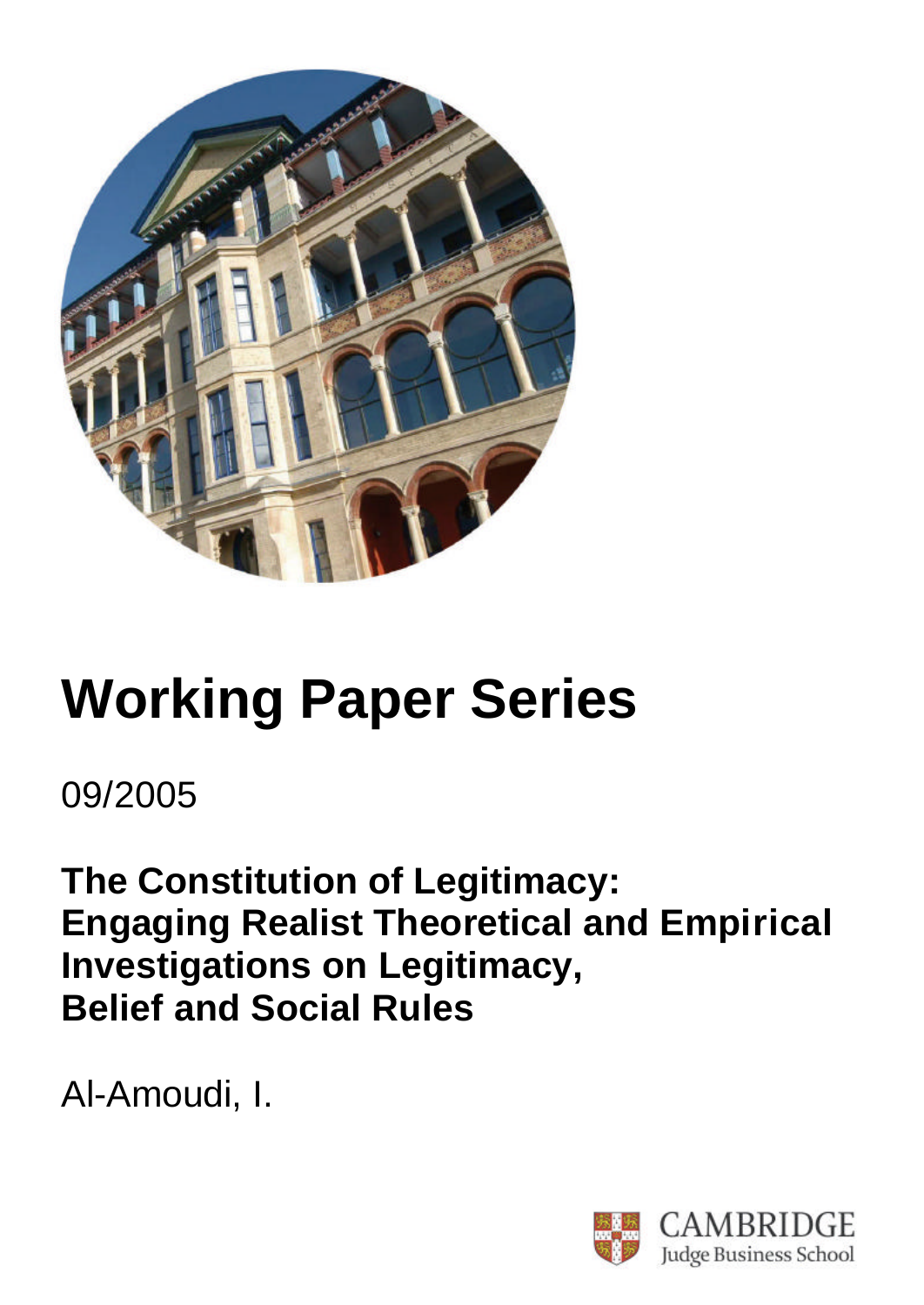These papers are produced by Judge Business School, University of Cambridge. They are circulated for discussion purposes only, their contents should be considered preliminary and are not to be quoted without the authors' permission.

Author contact details are as follows:

Ismaël Al-Amoudi Judge Business School University of Cambridge i.alamoudi@jbs.cam.ac.uk

Please address enquiries about the series to:

Research Support Manager Judge Business School Trumpington Street Cambridge CB2 1AG, UK Tel: 01223 760546 Fax: 01223 339701 E-mail: research-support@jbs.cam.ac.uk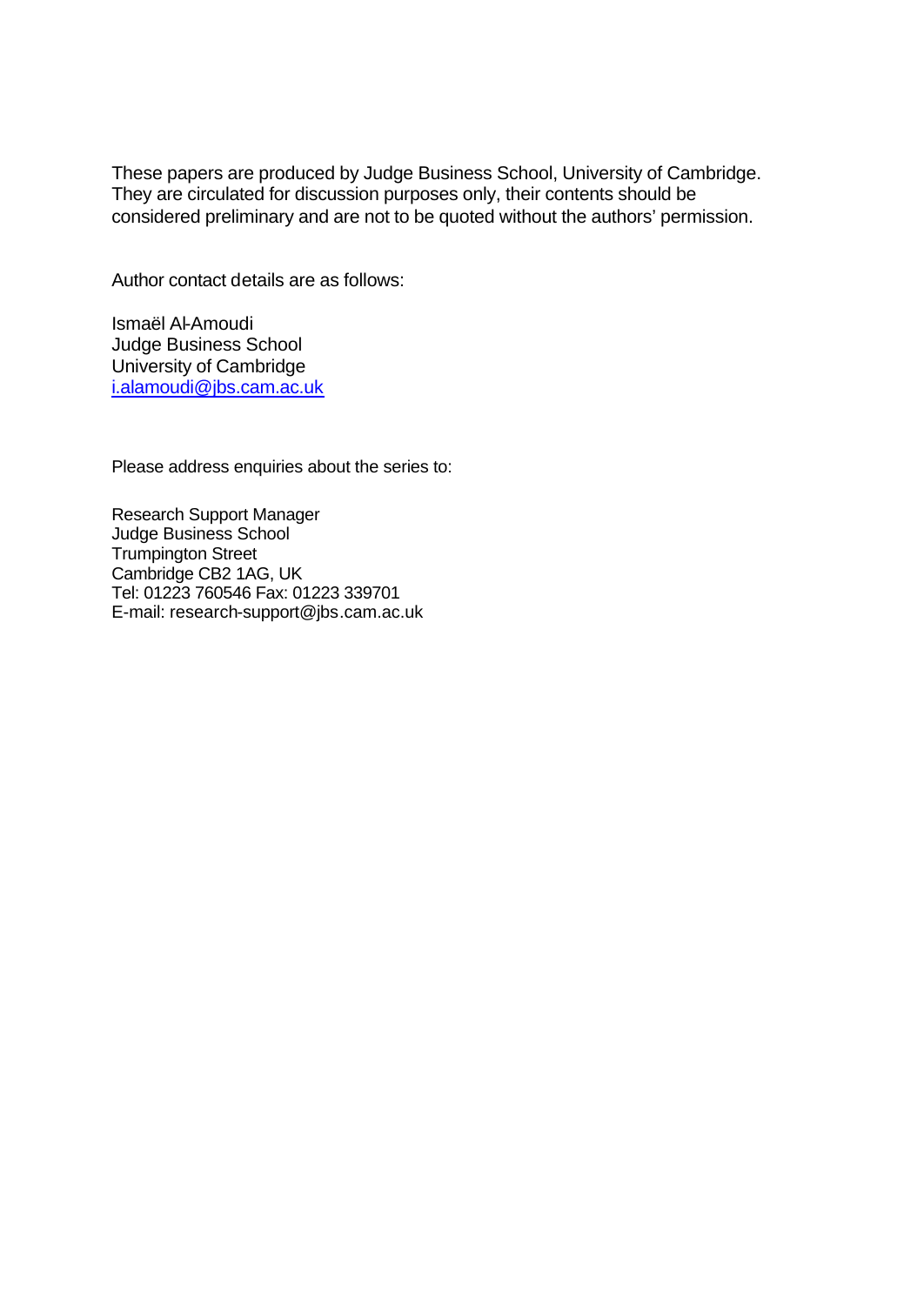# **The Constitution of Legitimacy**

**Engaging Realist Theoretical and Empirical Investigations on Legitimacy, Belief and Social Rules**

*Circa* 12,000 words

Ismaël Al-Amoudi Judge Business School & Wolfson College University of Cambridge i.alamoudi@jbs.cam.ac.uk

This work is still very much work in progress. Thank you for not citing or quoting without permission. Any comments are warmly welcome!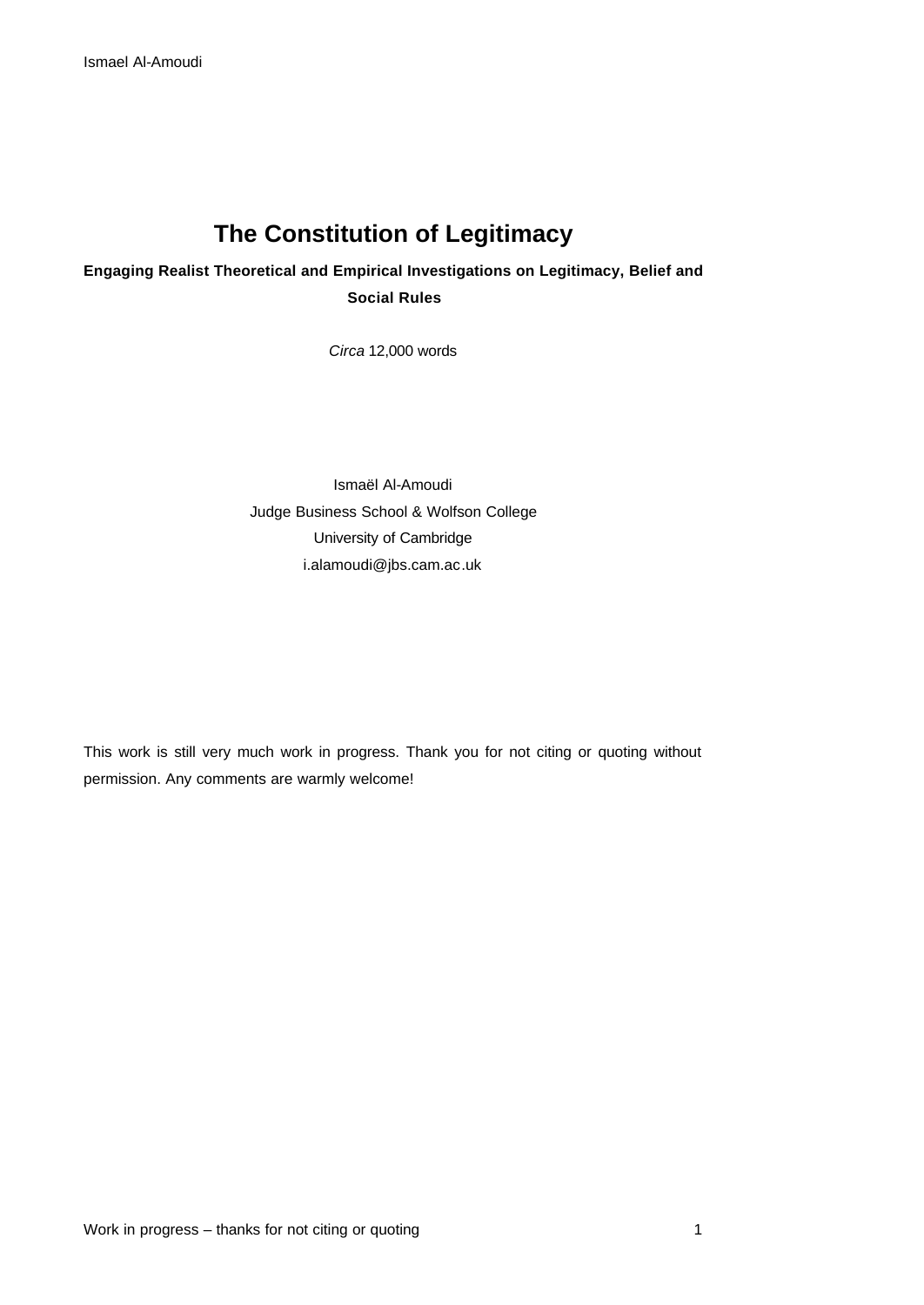#### **Abstract**

I attempt to lay bases on which a realist study of the processes of legitimation can be engaged. My thesis is that the legitimacy of a social feature should be understood as its congruence with a set of respected legitimising social rules. I base my theoretical argument on contrastive ethnographic studies I conducted with participants working in various firms located in France. Contrary to alternative social theories (e.g. Institutional theory), I treat legitimacy as exlicandum rather than as explicans. Thus, I attempt to uncover and describe the legitimising social rules that enable and contribute to structure the processes of legitimation at play in particular configurations. By distinguishing between legitimacy and belief in legitimacy, I examine how legitimacy is constituted through a social process that presupposes the action of participants, the existence of a previous individual conception of legitimacy and the objective existence of respected social rules that are irreducible to (though dependent upon) the individual beliefs of participants. Also, by treating the constitution of legitimacy as a process, one is able to account for the dual evolution of people's conceptions of legitimacy and of the social rules that legitimise given social features. This research also includes emancipatory objectives as it may help people promoting social features they cherish, either by transforming other members' conceptions or by transforming the social rules that make these social features illegitimate.

**Key words**: contrast explanation, critical realism, institutional theory, legitimacy, professionals, social process, and social rules.

Special thanks for insightful comments from: Sandrine Blanc, Tony Lawson, Thomas Ponsard, Hugh Willmott and an anonymous referee.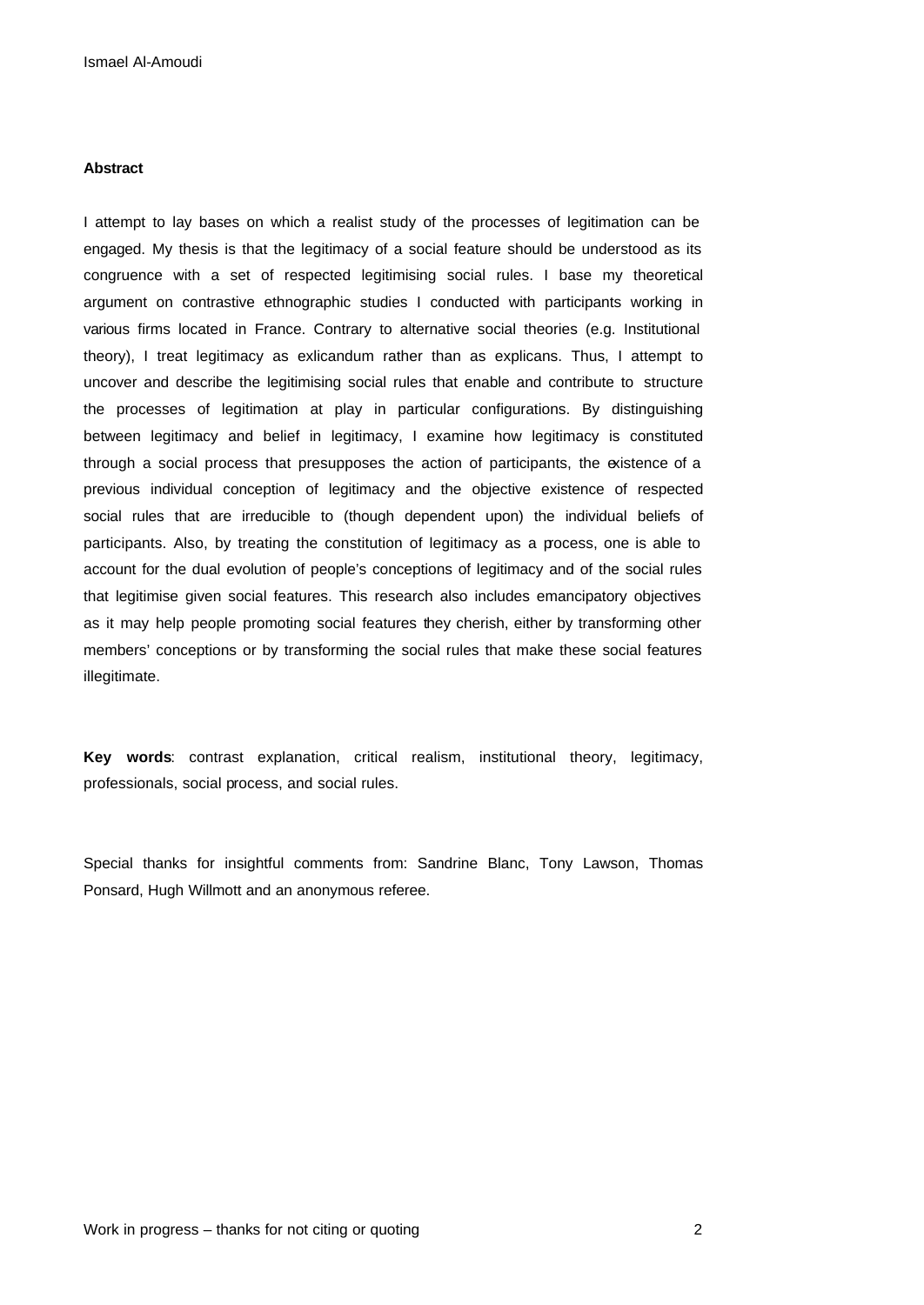"Un homme épouvantable entre et se regarde dans la glace.

'- Pourquoi vous regardez-vous au miroir, puisque vous ne pouvez vous y voir qu'avec déplaisir?' L'homme épouvantable me répond: '- Monsieur, d'après les immortels principes de 89, tous les hommes sont égaux en droits; donc je possède le droit de me mirer; avec plaisir ou déplaisir, cela ne regarde que ma conscience.' Au nom du bon sens, j'avais sans doute raison; mais, au point de vue de la loi, il n'avait pas tort."

Charles Baudelaire, *Le Spleen de Paris – Petits Poëmes en Prose*.

#### **1. Introduction**

The category of legitimacy enjoys a central place in sociological studies in general and in institutionalist studies of organisations in particular (DiMaggio and Powell 1991; DiMaggio and Powell 2000; Meyer and Rowan 1977). In effect, the seminal contribution of Meyer and Rowan (1977) moves beyond the picture of "organisations" exclusively engaged in maximising output by adapting to the technical requirements of their "technical environments". Rather, it takes count of processes through which organisations acquire greater "legitimacy" vis-à-vis their "institutional environments". Not so surprisingly, a number of subsequent contributions had recourse to the notion of legitimacy to explain organisational configurations and changes otherwise unexplainable by reference to technical aspects alone. What is somewhat more surprising, however, is that institutional studies employ the notion of legitimacy as a predictor of likely organisational "structures" in given "environments" or as an *explicans* of the transitions occurring at the level of these "structures" rather than as an *explicandum*. Thus, questions of the kind "how did the legitimacy of such or such practice develop?" are neglected in favour of questions of the kind: "In such environment, should we expect organisations to have similar (formal) structures?" and: "What institutional environments induced the changes that occurred in the (formal) structure of such and such organisations?" For instance, in a notable attempt to 'unpacking institutional arguments' Scott proposes to define legitimacy as

… The degree of cultural support for an organisation – the extent to which the array of established cultural accounts provide explanations for its existence… The legitimacy of a given organization is negatively affected by the number of different authorities sovereign over it and by the diversity or inconsistency of their accounts as to how it is to function. (Meyer and Scott, cited in DiMaggio and Powell 1991: 170)

Arguably, the legitimacy of social features may sometimes be associated with situations in which "cultural accounts" provide explanations for their existence. However, in the above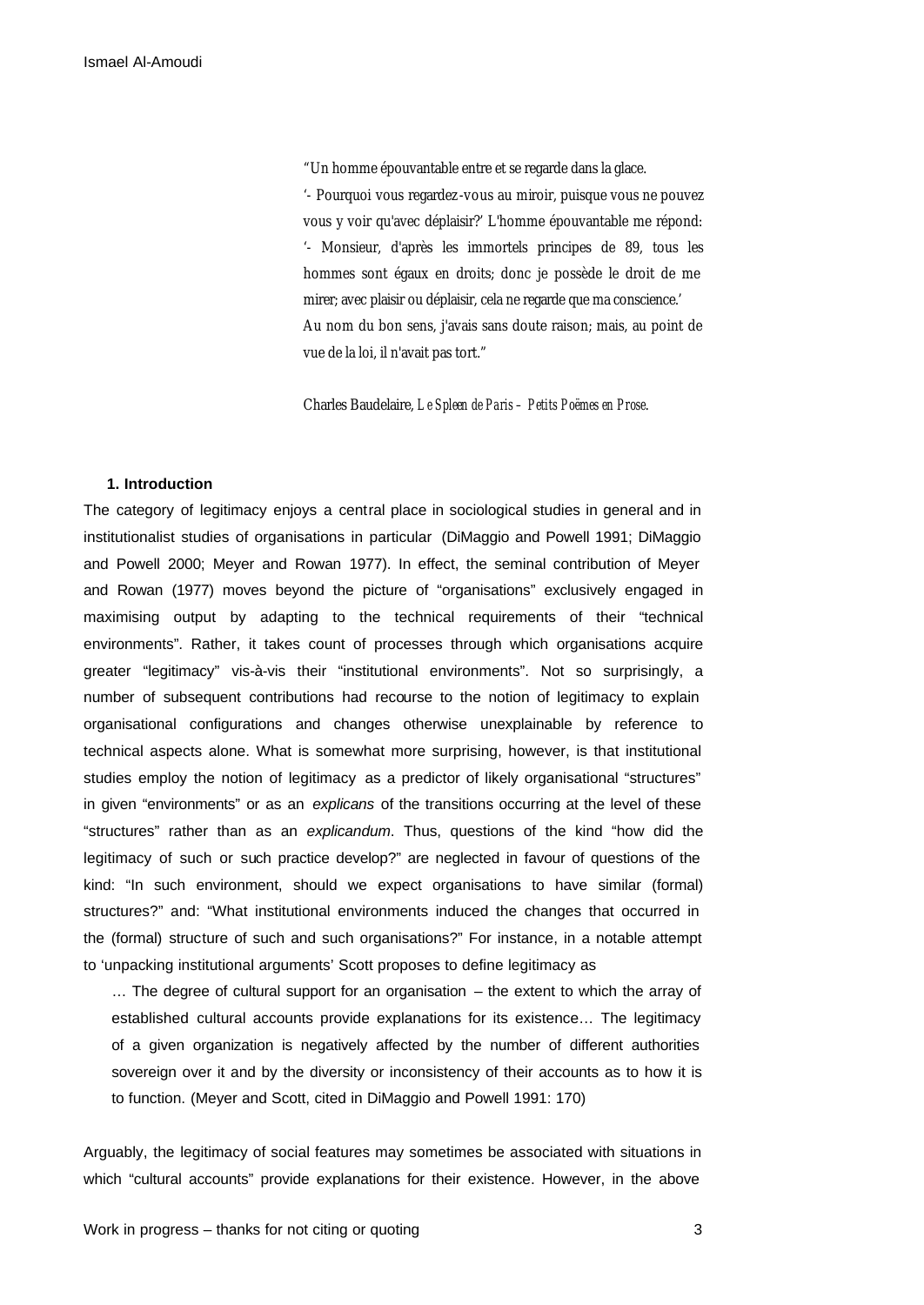definition, the authors make a number of implicit presuppositions that may deserve explicit scrutiny. For instance, is explaining the existence of an organisation the same thing as legitimising its existence? If so, then any account that explains (say) the development of Nazism between the two world wars would (presumably) also be a legitimation of Nazism. Moreover, what is the role of people in processes of il/legitimation? How are we to move beyond impersonal accounts of the kind "the organisation became more legitimate because of the emergence of such cultural account"? Which is more, Meyer and Scott equate legitimacy with people's belief in legitimacy. They presuppose that, as soon as there exist established accounts providing explanations, then there exists legitimacy. Thus, it becomes impossible to conceive of (very common) situations in which people believe that a certain social feature is legitimate only to discover later that it was in fact illegitimate. It then follows that the absence of legitimacy is confused with the ambiguity or contestation of legitimacy. An important consequence is that, from these perspectives, uncontested organisational features are deemed to be *ipso facto* legitimate whereas contested organisational features appear to be *ipso facto* illegitimate. In such managerialist accounts:

… Power in organisations necessarily concerns the hierarchical structure of offices and their relations to each other. Particularly (but not exclusively) the field of management studies has tended to label such power as 'legitimate power'. One consequence of the widespread, implicit acceptance of the hierarchical nature of power has been that social scientists have rarely felt it necessary to explain why it is that power should be hierarchical (Clegg, Hardy et al. 1996)

In the rest of the paper I propose that a social feature (intentional action, rule, resource, demand, command, tool, convention, habit, resource, positioned-practice, power, etc.) is legitimate if and only if it is congruent with a set of rules that are themselves respected. This short characterisation prompts in turn many questions:

- 1) What is meant precisely by the "congruence" of a social feature with a set of social rules?
- 2) What about the common case where there are rules that legitimise a feature and other rules that legitimise its contrary? In other words, what about the very ambiguity of a legitimacy that may be granted by some respected rules and at the same time forbidden by other respected rules?
- 3) What does "respected" mean? Does it mean the same as "recognised" or "followed"? Does it mean the same as "considered to be legitimate"? If respect is the same as legitimacy, then isn't my characterisation of legitimacy too circular to be of any use?
- 4) On what basis should we distinguish between the legitimacy of a social feature and participants' belief in the legitimacy of that same social feature?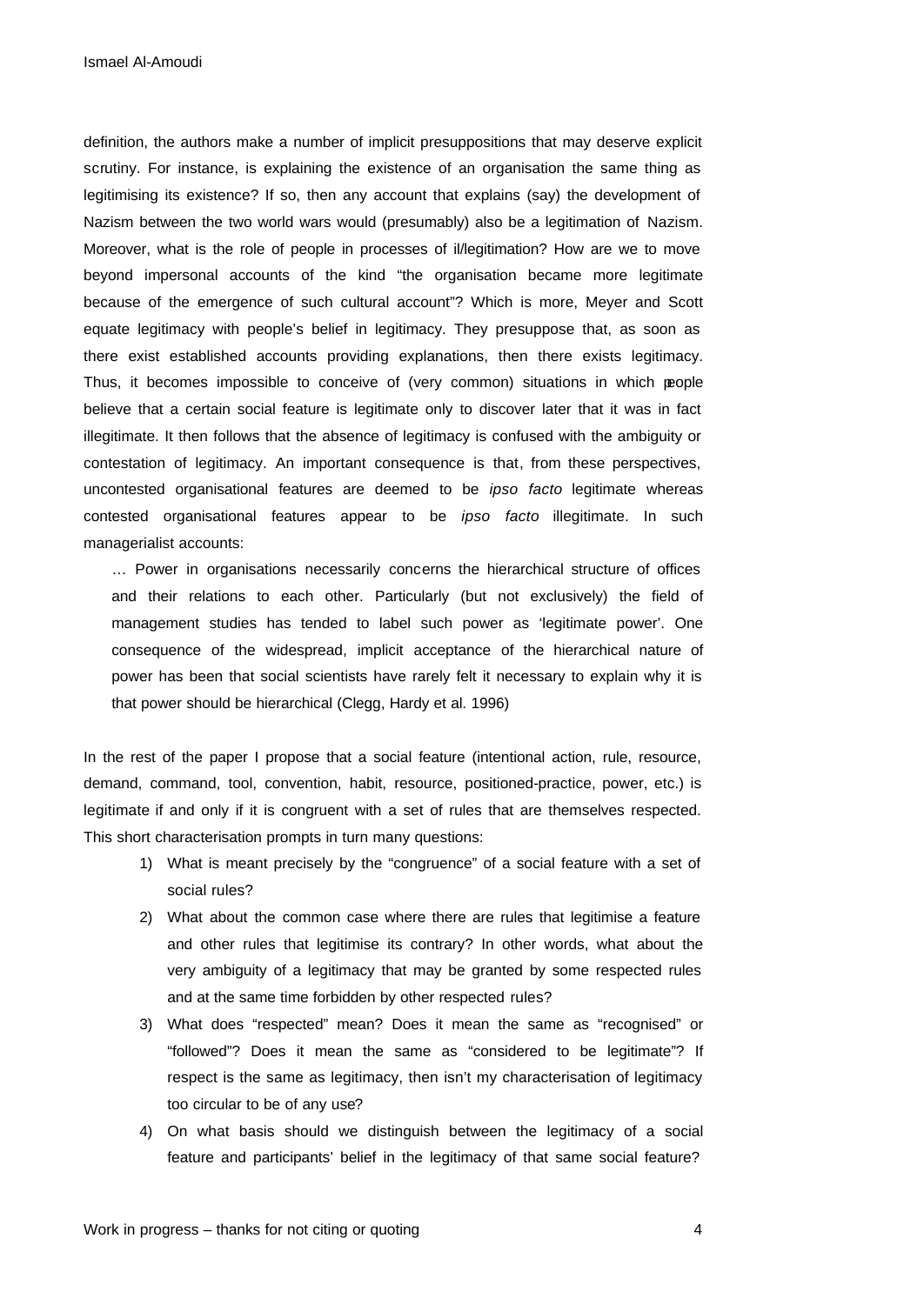Moreover, who should respect the legitimising rule for the social feature to be legitimate?

5) What are the most striking features of the basic processes through which legitimacy is established or challenged?

Before addressing each of these questions, I would like to give some methodological signposts that may help locating my analysis. Firstly, I would like to locate briefly the role this study occupies in a larger project dealing with authority. Secondly, I would like to clarify the (explanatory) scope of this study as well as its grounds (ie. empirical observations, interpretations and theorisations). Finally, I would like to contrast my approach with (Weberian) ideal-typical a priori conceptions of legitimacy.

#### **2. Methodological considerations**

The present paper is articulated to a wider project on authority. My overall objective is to arrive at a better understanding of the relation between authority (understood as legitimising power), people and social rules. Moreover, I believe that this complex relation may be clarified by answering in turn the two following questions: how can we account for legitimacy in terms of social rules? And how can we account for power (legitimising or not) in terms of social rules? In this paper, I attempt to bring elements of answer to the first question. Thus, I will leave questions related to power aside and concentrate on issues about the relation between legitimacy and social rules. It is also worth noting that I use the notion of "rule" in a sense somewhat similar to that of ethnomethodology (Garfinkel 1984; Heritage 1984). Thus, in my conception, rules are usually tacit as they are usually not followed consciously. Social rules are also indexical since their use is contingent on the specific situations encountered - in other terms they cannot account completely for the situations in which they may be used (See also Al-Amoudi 2006).

Moreover, I attempt to study legitimacy in a way that is both theoretical and empirically grounded. This dual aspect of my study should not be much of a surprise considering my ontological and epistemological commitment to a form of realism that is also fallibilist and not actualist<sup>1</sup>. The present study is theoretical in the sense that it seeks for general features of legitimacy that may hold in *any* situation in which legitimacy would be involved (though not necessarily actualised). Thus, the considerations about legitimacy I draw out of this analysis should be valid (acceptable, plausible and, hopefully, true) to help understanding an extended range of situations in which legitimacy is actually present or (notably) absent. Nonetheless, despite its wide explanatory ambition, this study is also empirically grounded in the sense that it is based on (unavoidably) local and subjective observations of unavoidably local and subjective practices. These observations are either my own or are made on the basis of the testimonies of various informants who kindly accepted to share and discuss their experiences with me.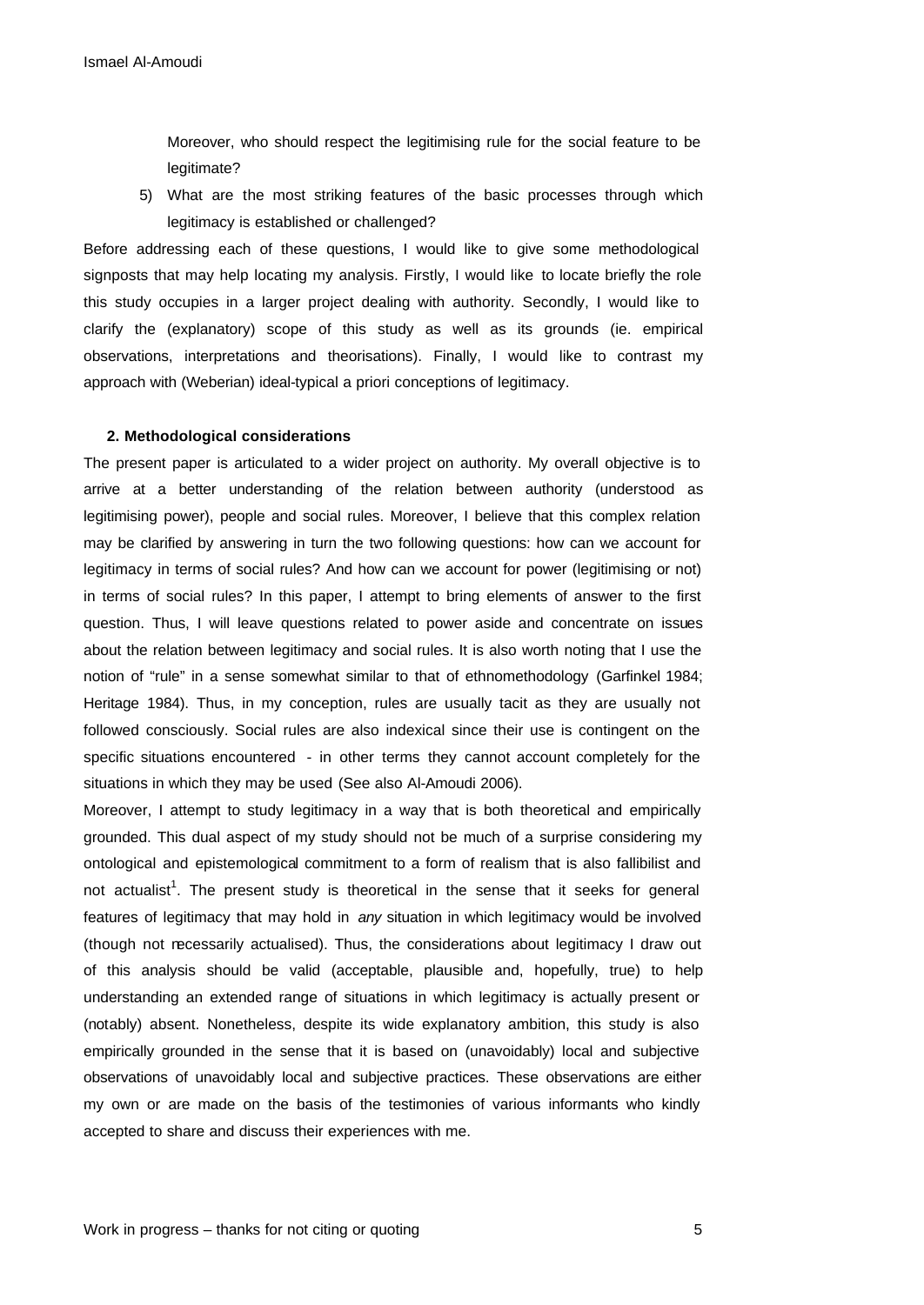The fieldwork research that furnishes the empirical material of the present study is threefolded. First, I conducted in-depth semi-structured interviews with people working at Hurdy & Co. a financial brokerage firm. There, I interviewed 8 persons who were in hierarchical relation with each other. The interviews were around 90 minutes long and were conducted in a relaxed atmosphere in a *café* next to their office. Since relations of authority are a relatively taboo topic in firms, I approached them with the explicit purpose of studying "the division of tasks" in their firm. Luckily, I was almost always able to dig the relations of power and the reasons that justified (legitimised) the actions of participants. I believe that, despite the relatively small number of informants at Hurdy, the information they gave me is reliable for two reasons. The first reason is that my objects of study are not the informants *per se* but the social relations at play in their firm. Every informant relied on her/his innumerable though unsystematic observations to help me picture the principles that would authorise or forbid a social feature in Hurdy. The second reason is that I had the occasion of verifying (and contrasting) the opinions and stories related at Hurdy with 5 friends who accepted to play the game and talk with me about the "relations of authority" at play in their firms. This leads me to expand on the second source of information I used for my fieldwork since these friends have a sociological profile that is close to the employees of Hurdy as they are all "cadres"<sup>2</sup> between 27 and 32 years old. In the light of their narratives, it appeared likely that informants at Hurdy made observations that were plausible and honest. However, it appeared too that, although informants at Hurdy may not have given false information, there were nonetheless some features they felt compelled to pass under silence (e.g. gender relations, some forms of conflict, illegal actions, etc.) As a result, I could ask these friends to develop more fully these "sensitive" topics. Moreover, two of them (Paul and Marie) offered me the occasion to follow the various steps of their (almost simultaneous) departures from their respective firms through various long talks (some of which I tape recorded) as well as through numerous documents that recorded their interactions with their interlocutors (mails, memos, etc.) The third source I used for my fieldwork study was a series of participant observations I made in hospital settings. Because of an accident to my knee, I was able to interact with around 15 different medical employees as a "patient". Although the interactions in medical settings benefited greatly to my reflection on such topics as the relation between legitimacy and social rules, I do not use them in the present paper. As a result, all the empirical evidence I use in this paper belongs exclusively to the world of private profitoriented firms.

The method of analysis I use also deserves some clarification. Thus, I would like to describe my *retroductive* approach by comparing it with the (more common) *inductive* approach. Induction consists in departing from a particular acknowledged state of affairs (e.g. the numerous ravens I can see next to the Seine are black) and then in explaining it by the existence of an *actual* (unobserved and still unacknowledged) general state of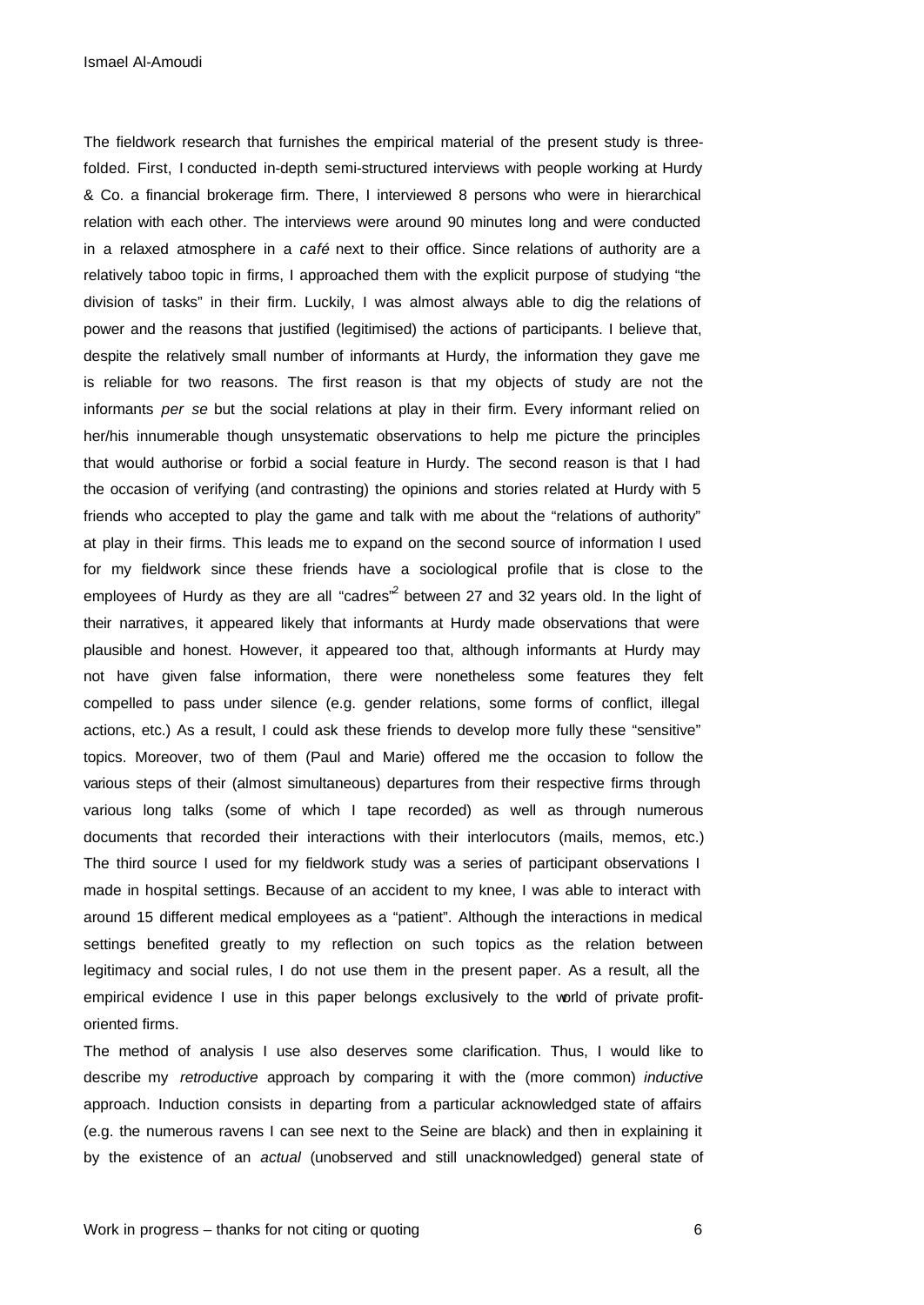affairs (e.g. all ravens are black). On the other hand, retroduction also consists in departing from a particular acknowledged state of affairs (e.g. the numerous ravens I can see next to the Seine are black), and explaining it by supposing the existence of a *mechanism* (understood as a structured possibility) responsible for generating the noted state of affairs. Continuing a gesture initiated by other transcendental realist authors, I try to theorize legitimacy through the use of retroduction*.* Thus, I depart from empirical situations in which I could observe manifestations of legitimacy (or of its absence) and I try to outline the mechanisms (structured possibilities, tendencies, causal laws) of legitimacy that made these situations possible. Typically, my reasoning is as follows: "I could observe this state of affairs. What must be the case about legitimacy for this state of affairs to have the shape it has rather than another shape?" It appears that generalisation is not obtained solely through a careful observation of empirical events but also through the fundamentally creative establishment of a plausible relation between observed events and supposedly real structural features (characteristics, attributes) of legitimacy.

Finally, I would like to contrast my realist ontological theorising with ideal-typical approaches as developed by Weber and Kojève. These authors are amongst the few who addressed the question of "what is authority?" (and *a fortiori* legitimacy). They both answer this question by elaborating ideal/pure types of authority. In Weber's *Economy and Society*, the types of *legitimate order* (and followingly of *authority*) are relative to their *bases of legitimacy* (i.e. tradition, faith, enactment) (Weber, Roth et al. 1978) as well as to the *grounds* of *legitimate domination* (a notion Weber equates with authority<sup>3</sup>). Kojève, on his side, distinguishes not three but four ideal types of authority: a) the authority of father over child that was mainly theorised by medieval scholastics; b) the authority of master over slave that was principally theorised by Hegel; c) the authority of leader over group that was theorised by Aristotle and d) the authority of the judge that was theorised by Plato. For Kojève as well as for Weber, all types of authority (and thus of legitimate power) that can be encountered through empirical study should be studied as a mix of the pure types that have been isolated *a priori.* However, it is also worth noting a crucial difference in the status of the pure types drawn by Weber and Kojève. For Weber, pure types have a heuristic role and 'are thus unrealistic or abstract in that they always ask what course of action would take place if it were purely rational and oriented to economic ends alone.' (Weber, Roth et al. 1978). On the contrary, Kojève believes his pure types are real in the sense that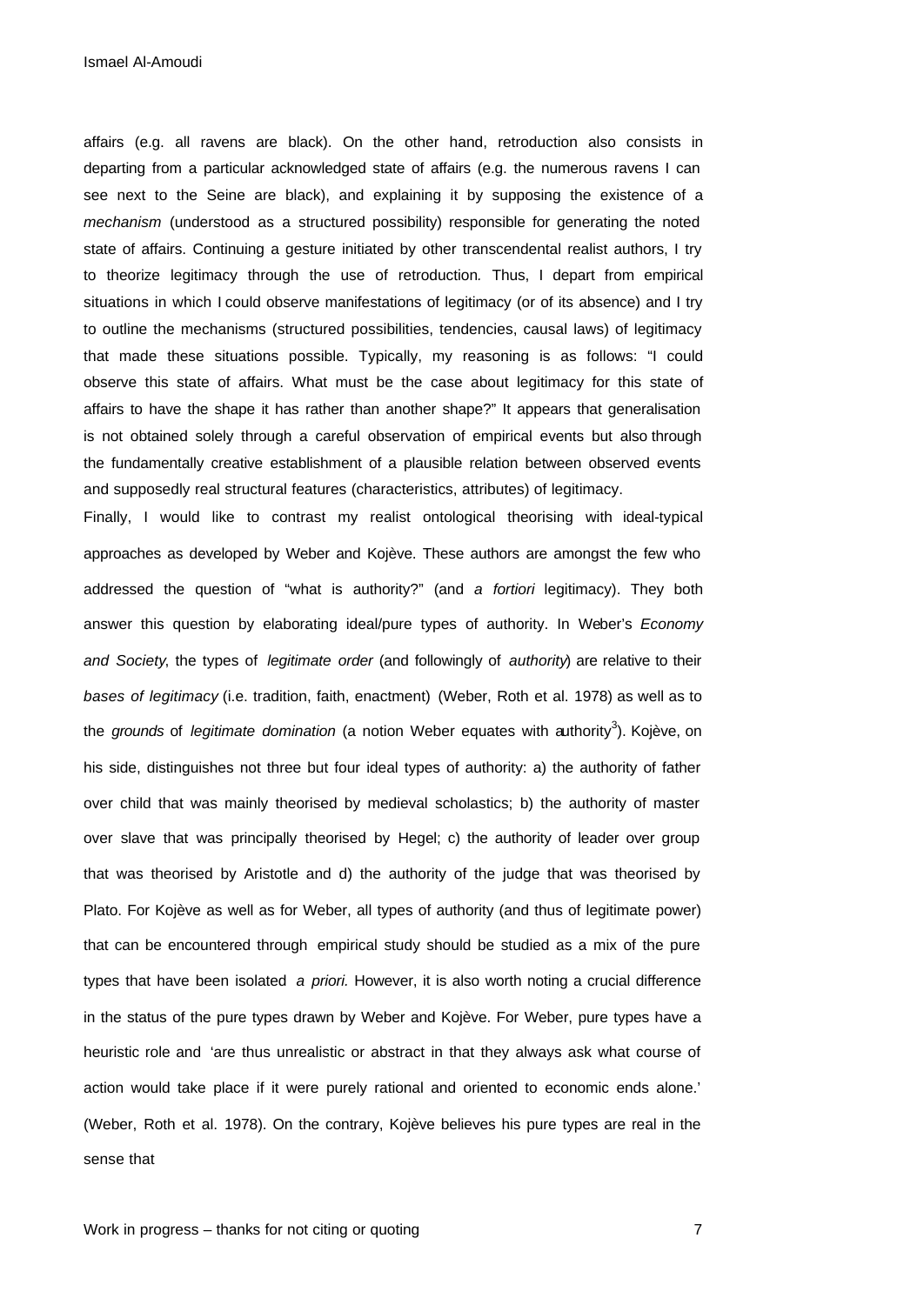if [his] theory is exact, [the] list [of combinations of pure types] exhausts all the possibilities. It would then only be a matter of seeing whether they are *realised* or *realisable*. In which concrete case, one could see what all these combinations *mean* (and draw all the consequences). (Kojève 2004, my translation, text modified)

Contrary to both of them however, I do not attempt any *a priori* typology of authority or of the sources of its legitimacy. Thus, I do not attempt to make sense of the legitimacy of agents' powers by reference to a mix of pure sources of legitimacy. Which is more, I do not try to attribute the causes of legitimacy to pure sources that would have been defined prior to any empirical observation<sup>4</sup>. Rather, the thesis I defend in this paper (and that guides my whole project) is that legitimacy is caused by people's beliefs and by the social rules that are respected by them, albeit in a way which deserves investigation and clarification. As a result, I do not treat the causes of legitimacy as an *explicans* but rather as an *explicandum* viz. the object that I try to explain through my sociological investigations. It follows thus that any form of legitimacy is context specific to the extent that the social rules and beliefs that give rise to it are historically and geographically bounded.

### **3. The necessary (though usually tacit) reference of legitimacy to social rules**

It may be useful to highlight a significant implication of my characterisation of legitimacy. The idea is that the legitimacy of any social feature presupposes the respect (and thus the reference to) a set of social rules. Therefore, any claim that "social feature SF is legitimate" is necessarily incomplete and might be replaced by a more complete claim of the form "social feature SF is legitimate by virtue of the (legitimising) set of social rules SRL".

The empirical investigations with financial brokers and young "cadres" (professionals) suggest however that legitimising rules are, more often than not, kept silent. For example, I encountered several times the social rule according to which a broker dealing with a specific type of financial product should offer some information about specific client needs to colleagues working on another type of product.<sup>5</sup> In mundane business conversation between competent participants (Goffman 1974) this practice sounds unambiguously legitimate. However, this very legitimacy can only be understood on the background of a tacitly known (that is, silent and taken for granted by participants) set of rules that are more or less socially extended across the business community. Interestingly too, a moment's reflection indicates that these rules are contingent in the sense that they could have been different to some extent. Let us illustrate this point by turning to the above example. If we call SF the social feature corresponding to the fact that "a broker may ask information about specific client needs to colleagues who work on different products", then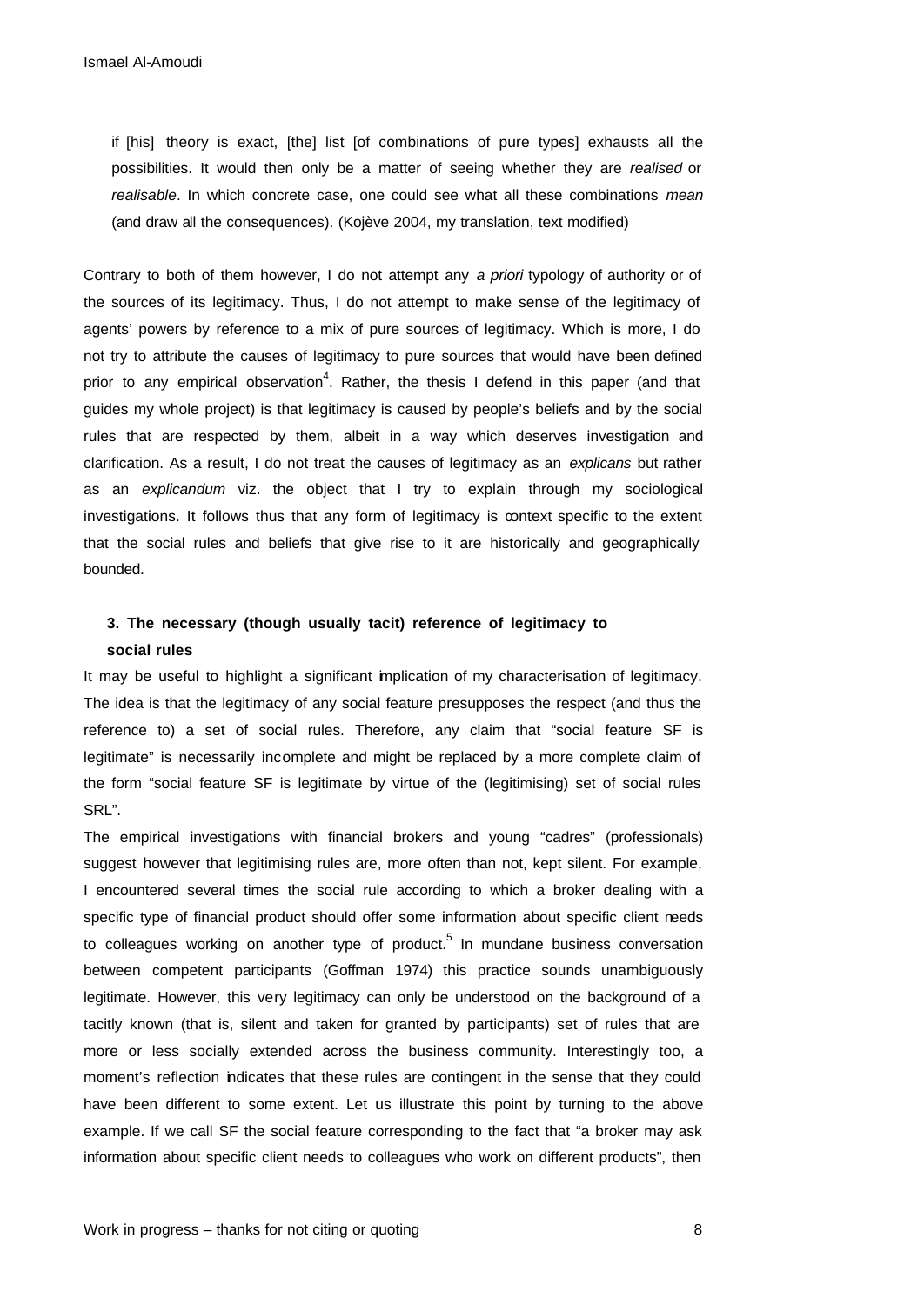we may attempt at identifying (through *retroduction*) some of the rules (SRL) that legitimise SF. For example

SRL1) each employee tries to maximise the profit she appears to generate individually;

SRL2) in order to maximise this profit, employees need the help of their colleagues;

SRL3) it is a tradition to share (some kinds of) information with one's colleagues and

SRL4) that any individual employee who would be reluctant to sharing this type of information with her colleagues exposes herself to some form of rejection from the group (e.g. not benefiting from this kind of information, acquiring a bad reputation, etc.)

Moreover, these legitimising social rules (SRL 1,2,3,4) are contingent and could have been otherwise to some extent. For instance, a junior broker working in a brand-new department reported that she had to work in binomial team with another broker. During the first few weeks each of them thought it was legitimate to avoid sharing information about his own clients with his team-mate. After a month or so however, they decided to change the "rule of the game" and start sharing information. The reasons for this change that the interviewee recorded were principally that sharing information would be better for each of them on the long run. In this case it was clear that the sharing of client information was legitimised by social features SRL1, SRL2 and SRL4 but not SRL3. This example of a situation that evolved through time shows that the same legitimate social feature "sharing information about clients with one's peers" is legitimate only by virtue of (tacit) social rules. Moreover, the legitimate social feature does not determine the social rules that legitimise (justify) it. Therefore, these rules deserve being mentioned for a fuller understanding of the legitimacy of the social feature under scrutiny. However, for reasons of readability, I sometimes mention legitimacy in the present paper without recalling systematically that this legitimacy is relative to social rules.

Finally, it is key to note that social rules usually determine the legitimacy of sets of social features that may incidentally be contradictory (their actual realisations are mutually exclusive). In the case of the team-mates, the respected social rules implied that it was more legitimate to share client information than not to share it. However, the question remained open as to what kind of information should be shared. Should the team-mates share all the information they had? Should they share only the information related to some delimited kinds of products? These open-ended questions reveal (retroductively) that the respected legitimising social rules SRL defined a field of legitimate potential actions whose realisations are mutually exclusive (Cf. figure 1)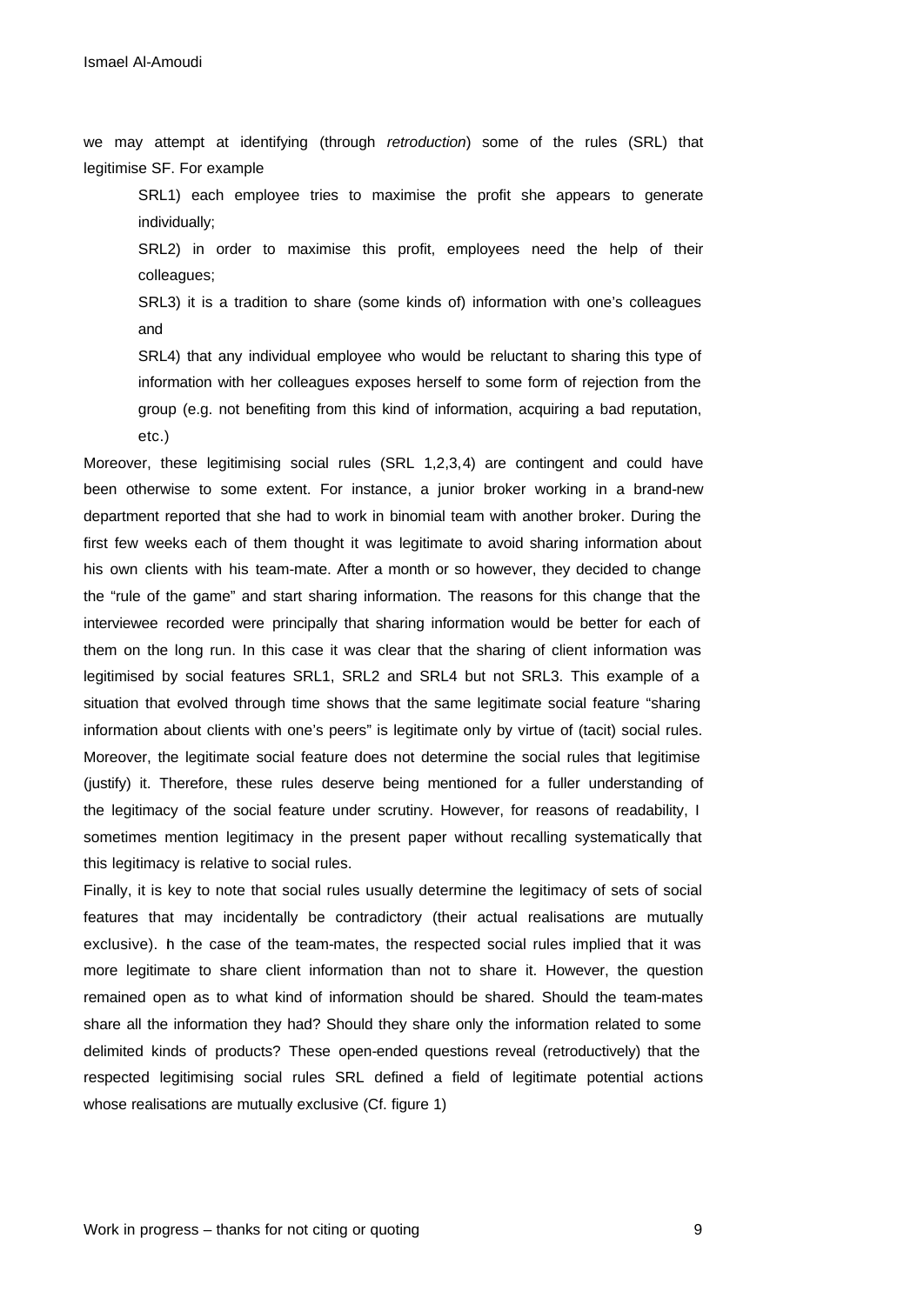

**Figure 1. Respected rules define a field of legitimate social features**

#### **4. Clarifying the notion of "congruence"**

I can see at least two ambiguities in the way I used the word "congruence" so far. The first ambiguity is that "feature SF is congruent with the set of rules SRL" can mean either that "if you respect the rules SRL, then you should do (favour, create, reproduce) the social feature SF" or it can mean that "if you respect SRL, then you should permit (not impede) SF". In the first case, legitimacy is conceived as obligation whereas in the second it is conceived as permission. If we follow commentators on Weber such as Bullen (1987), it appears that Weber's conception of legitimacy is thought as an obligation rather than as a permission. Thus, according to Bullen, Weber distinguishes between features that are "legitimate", features that are "non legitimate" (that should not be impeded) and features that are "illegitimate" (that should be forbidden). This commentary of Bullen is somewhat corroborated in Weber's statement that

[a]n order which is adhered to from motives of sheer expediency is generally much less stable than one upheld on a purely customary basis through the fact that the corresponding behaviour has become habitual. The latter is much the most common type of subjective attitude. But even this order is in turn much less stable than an order which enjoys the prestige of being considered binding or, as it may be expressed, of "legitimacy". (Weber, Roth et al. 1978, emphasis added)

I tend however to think that the conception of legitimacy as obligation is misleading. For instance, employees at Hurdy and  $\infty$ . would sometimes drink water from the fountain. They have the right to do so as well as they have the right not to drink a single drop if they wish so. Isn't it excessive then to state that drinking water from the fountain is a non legitimate action in that organisation? Rather, shouldn't we better distinguish between legitimate and obligatory social features? This would allow us, for example to state that drinking water at Hurdy is legitimate without being obligatory. It follows that the notion of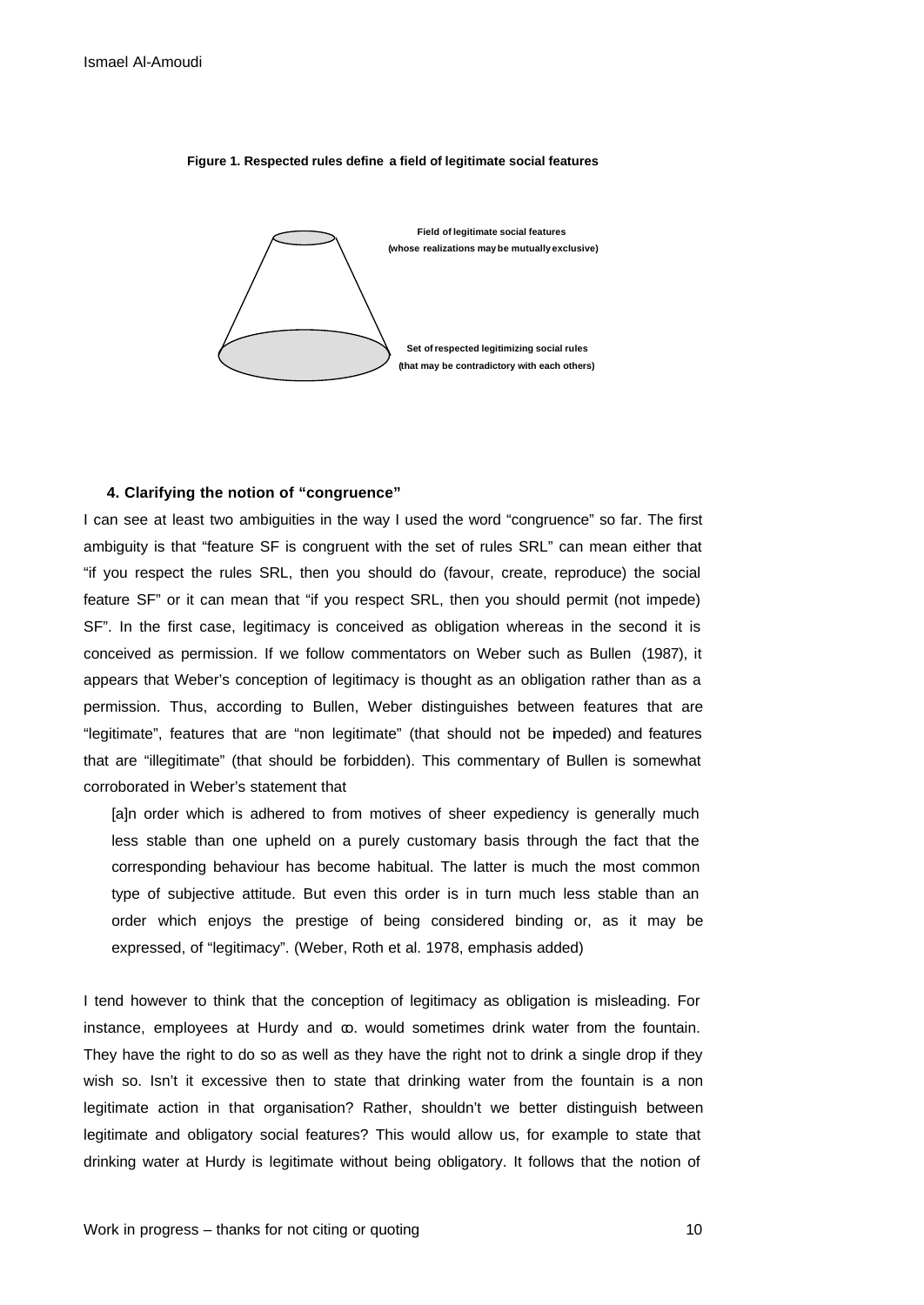congruence I use does not express an obligation but a right. Therefore "feature SF is congruent with set of rules SRL" is equivalent to "if you respect SRL, then you should not impede SF".

It is worth noting too that obligation is a particular case of permission since, if a set of rules SRL renders social feature SF obligatory, then, *a fortiori*, SRL permits SF (the contrary being evidently false). When an agent wants to prove she has the permission to do something (SF), she very often tries to show evidence that she has the obligation to do it in virtue of rules (SRLo) that are respected by her interlocutor. For example, one of my informants (Marie, a young woman who worked in a French organisation other than Hurdy & co.) was trying to negotiate a departure package with her employer. She found out that it was easier for her to legitimise her resignation by arguing that she had to follow her long-standing partner who needed to move abroad. Arguably, the obligation she put forward was recognised as congruent with a social rule that was respected by her (male) interlocutors. In this case, the social rule (SRLo) according to which "a woman should follow her male partner if he moves to another country" was recognised as obligatory by the employer (and the H.R. managers). By the same token however, it legitimised the (otherwise illegitimate) social rule according to which "the female informant should seek to leave her job".

 The second ambiguity of congruence stems from the fact that agents do not (always, necessarily) follow explicit and rigorous logics. Thus, the proposition "if you respect social rule SRL, then you should permit social feature SF" is scarcely expressed explicitly by agents. Moreover, not only is this proposition usually implicit but the relation between SRL and SF is (usually) not rigorously deductive. For instance, a particular social feature SF may (usually) be recognised as legitimate by analogy with some other explicitly legitimate social feature SF\*. For example, employees at Hurdy would often affirm that if they fail to deliver results that are "satisfactory" for their manager, they would be legitimately "asked to find other job opportunities elsewhere". When asked why this is legitimate, they reply usually by telling the story of one of their former colleagues who were "asked to leave" for similar reasons. It follows thus that the congruence of SF with SRL is in practice usually expressed under the form: "I suppose that SF is legitimate (is ok, harmless, etc.) because SF\* is ok", when the whole (implicit) idea is that "I suppose that SF is ok for three reasons. First, because it is subject to the same social rules SRL as SF\*, second because SF\* is ok (which implies that rules SRL are respectable) and third because I assume there are no social rules SRi that would overwhelm SRL and thus make SF illegitimate.<sup>,6</sup> Now, this third reason deserves more elaboration and leads us to the next question we prompted: What about the usual case in which there are rules that legitimate a feature and other rules that legitimate its contrary?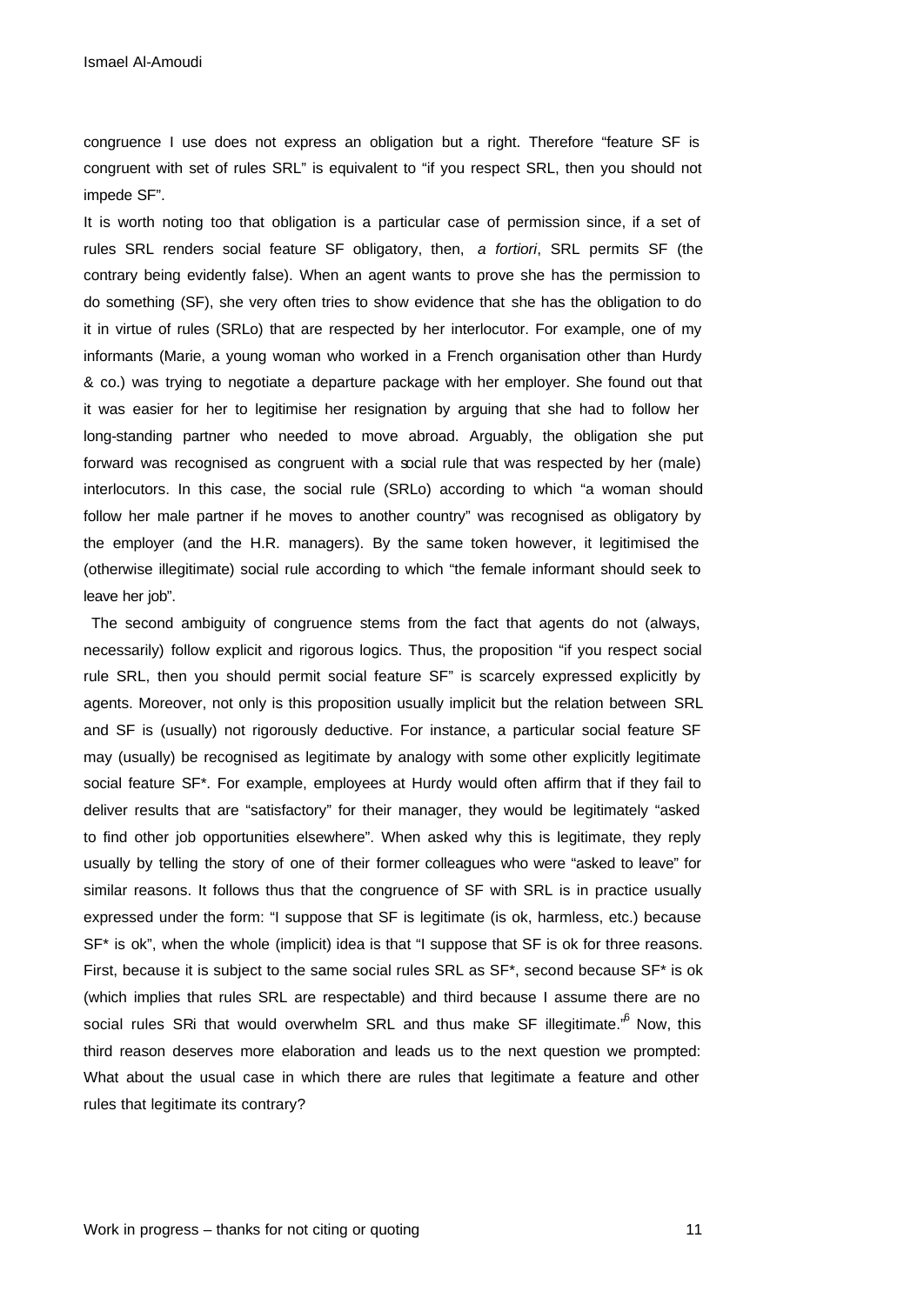#### **5. Rules that legitimise a social feature and rules that illegitimise it**

Amongst the informants who agreed to meet me for my empirical study, several called me back to change the date of the interview "because [they] had an important meeting with a client". Moreover, I guess that even those who did not happen to change the date of our interview would have changed it had a client proposed them a meeting at that precise time. Significantly enough too, informants would call me on my cell phone and tell me something like: "you understand, I have a meeting with a client at that time, could we change the date?" Everything (I would find meaningful and relevant) in their demand expressed the dual fact that they were themselves convinced that their demand was legitimate and that I would myself find it legitimate. By contrast, I also had the luck to wait around 20 minutes for a (junior) interviewee who had forgotten about the interview. When I phoned him, his voice was anxious and he expressed how sorry he was. He hurried to reach our meeting point (a café next to his office) and renewed his excuses: "I am absolutely sorry. I forgot about the meeting. I have no excuse." I told him that this event was ok and offered him a cup of coffee, so that the "natural" (that is, the social and conventional) flow of events could continue its course.

In front of these contrasting events, we may suppose retroductively that the set of rules (SRL) according to which "these persons *(qua* brokers<sup>7</sup>?) should adapt to the meeting slots of their clients" overrules the set of rules (SRi) according to which a) "they (*qua* would-be informants?) should not attempt to cancel or modify the time of the meeting they agreed on with an almost anonymous interviewer" and b) "they (*qua* "polite persons"?) should favour the (chronologically) anterior engagement over the (chronologically) posterior one". In the case of the forgotten meeting, my conjecture is that SRL was not actually realised, so it could not (actually) overrule SRi. I believe however that the junior broker who forgot our meeting would have preferred having a "good" excuse (reason) of the type of the rules SRL in order to arrive lately.

The simultaneous presence of a set of rules (SRL) that legitimises a social feature and of a set of rules (SRi) that illegitimises it can be a source of ambiguity for the very legitimacy of social features. This ambiguity and the tensions that follow are to some extent (but never completely) relieved by the fact that agents prioritise (rank) the different rules they follow. For instance, most (senior) people at Hurdy act as if they ranked the rule according to which "one should be fair with her colleagues" higher than the rule according to which "one should love and be loved by her colleagues".

It is worth remarking however that even in cases when rules are explicitly and apparently unambiguously ranked by interviewees, this ranking is highly dependent on the situation in which these rules are followed. Let us consider an example I encountered during the field study. Brokers at Hurdy commonly buy under-priced products without receiving any specific order from their clients. They do so in the hope that they will later be able to offer a competitive price to their clients when these will express their desire to buy these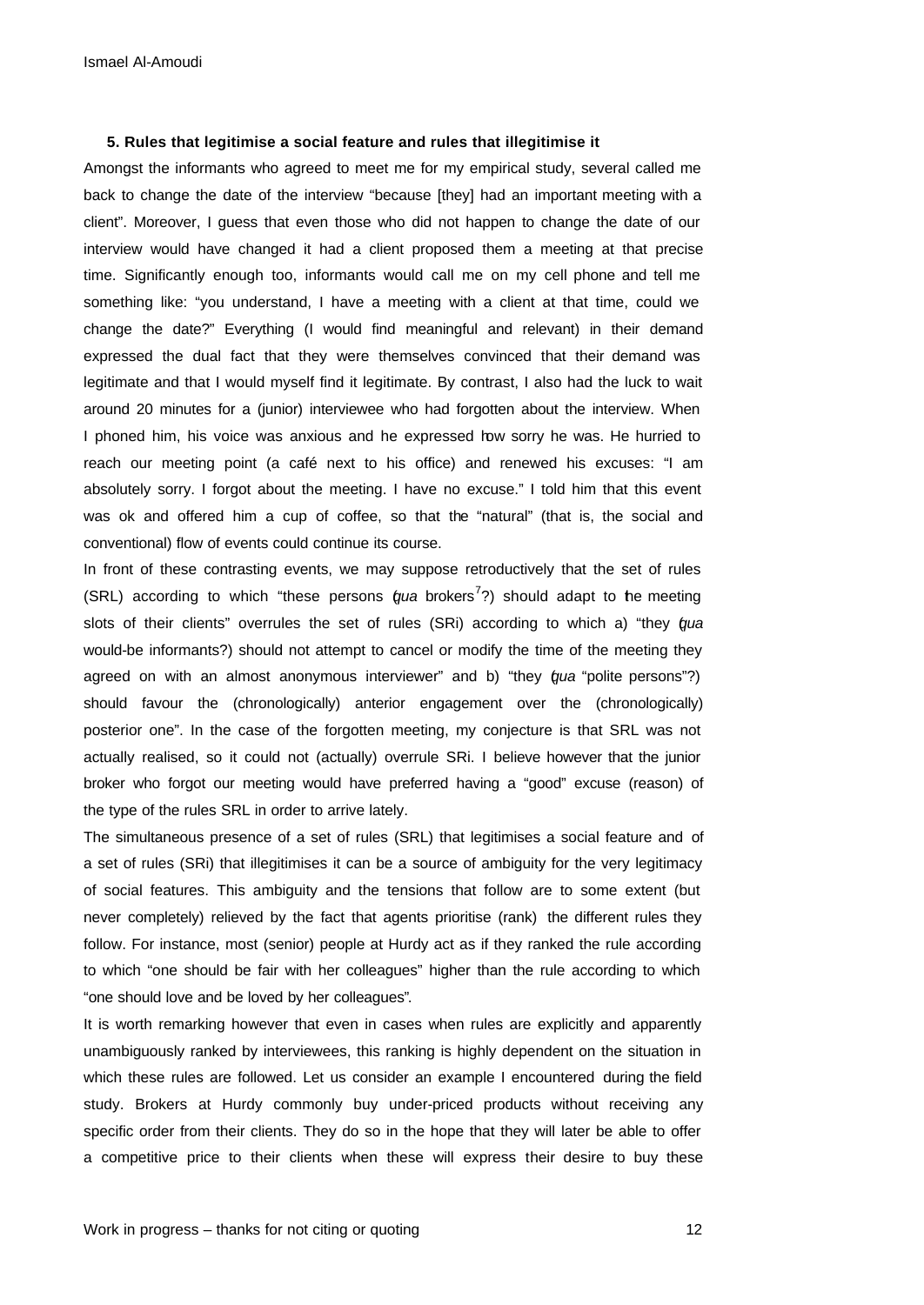products. The rule that is usually followed is that if the broker incurs losses, these should be deduced from her results sheet (not from the client's). Thus, the rule according to which brokers should pay for their losses "because [they] ran the orders" is usually ranked higher than the rule according to which clients should assume these losses "since, after all, they are the ones who get the benefits". It is interesting to remark however that this priorisation may sometimes be inverted. This happens typically in situations when the broker incurs losses a short time after having brought high returns to her clients thanks to the risks she took. In these (rather scarce) cases, both broker and client may find legitimate that the client "pays for the loss". Interestingly too, the broker and the client have sometimes divergent opinions regarding which of these two rules should be ranked higher. Thus, it appears that the very ranking of rules is usually not explicitly mentioned in these very rules, just as much as rules cannot account entirely for their conditions of applicability (late Wittgenstein, Garfinkel) Needless to say, this essential ambiguity of rule ranking (and of rule applicability) generates conflicts that are both "countless" and "normal" between brokers and their clients as well as between brokers and their team leaders.

The (ambiguous) ranking of legitimising rules is also related to the identities of participants. This can be seen clearly in the case of a middle manager who happened to be a close friend of the senior manager who hired him at Hurdy. During the interview, the middle manager referred explicitly to the rule according to which close friends ought to avoid harming each others. However, he also asserted (somewhat contradictorily) that "the moral contract between [him and his friend] is that if he performs below expectations, then [he] gets fired. Conversely, if he finds a better [job] opportunity in another company, he would leave." In order to make sense of this situation, we must admit that this participant had several identities at play in his relation to his boss. At the same time, he felt he was his friend and felt he was his subordinate. Each of these identities tied him to different sets of rules that would legitimise or illegitimise his behaviour and that of his boss. His discourse indicates that his identity as an employee is (ceteris paribus) having priority over his identity as a friend. As a result, he feels more respect for the set of rules related to his identity as an employee than for the set of rules related to his identity as a friend. But then, how should we conceive this notion of respect? To this problem we now turn.

#### **6. Legitimacy and the sense of respect**

The notion of respect is pretty perilous to define satisfactorily. Despite its centrality to the Kantian system of morality, Kant himself had some difficulties with this notion as he lamented that

'It might be here objected to me that I take refuge behind the word respect in an obscure feeling, instead of giving a distinct solution of the question by a concept of the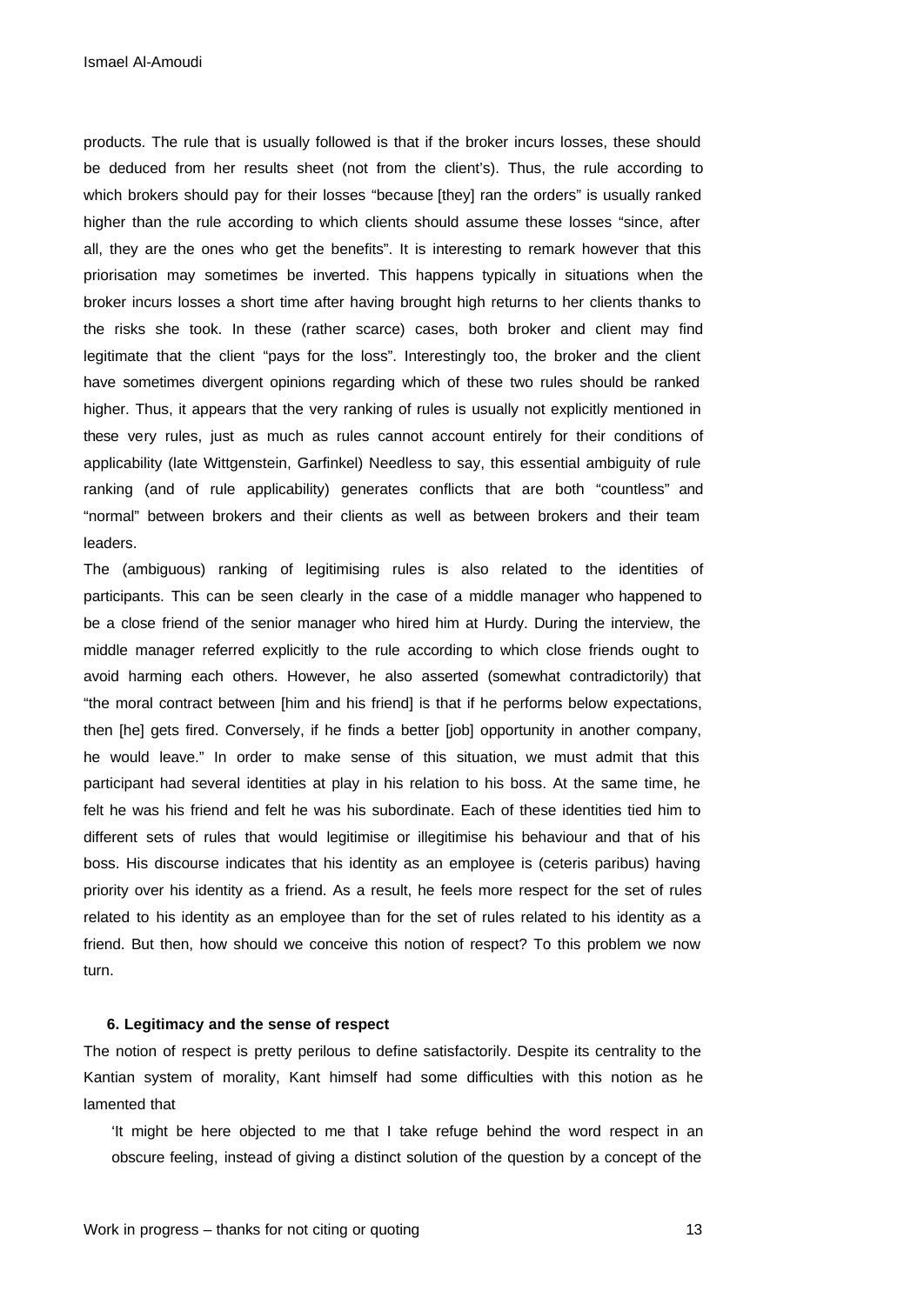reason. But although respect is a feeling, it is not a feeling received through influence, but is self-wrought by a rational concept, and, therefore, is specifically distinct from all feelings of the former kind, which may be referred either to inclination or fear, What I recognise immediately as a law for me, I recognise with respect.' (Kant 1785)

I hope nonetheless that a wide range of readers may accept the succinct analysis of respect I suggest in the following lines. It is worth noting that this analysis is focussed on respect for a social rule. At first sight, I believe however that it could be easily extended to respect for other objects (people, actions, values, etc.)<sup>8</sup>

The etymology of "respect" gives us some insight about an important aspect of respect. Indeed, the word "respect" is derived from the Latin "re-spectare", the action of looking (back) at something, of (re)considering it. It follows that respect implies consideration and recognition so that respecting something implies recognising the existence of that thing and taking it into consideration. Thus, in order to respect a social rule, it is necessary (though not sufficient) to acknowledge its existence or at least its (structured) possibility. For example managers at Hurdy happen to respect the rule according to which employees should be allowed to stay or be forced to leave in function of the profits they appear to generate individually. Clearly, for these people to respect this rule, it must be the case that they believe either that this rule exists or, at least, that it could exist. Thus, the recognition of the (possible or actual) existence of such a rule is analytical to the respect of this rule.

However, the recognition of the existence or (structured) possibility of a social rule is a necessary but insufficient condition of respect. Indeed, respect also implies that one should value the rule as worthy of being taken into consideration into one's actions. Thus, "respecting a rule" can be contrasted with "acknowledging a rule" and with "following a rule". Let us expand further on these contrasts to ameliorate our comprehension of respect. A person may acknowledge the existence of a social rule and refuse to follow it because she feels more respect for another incompatible rule. For example, it is possible for managers at Hurdy & Co. to pay female staff less than male staff (rule 1). We can imagine plausibly however that a manager refuses to follow this rule and follows another rule that she respects more, e.g. that all employees in her team should be paid equally without consideration for their gender (rule 2). In this case, rule 1 is acknowledged but not respected whereas rule 2 is respected and (by logical implication) acknowledged. Conversely, a rule may be followed (and thus known in some way $^{9}$ ) without being respected. For example, an interviewee (a friend working for a consumer goods firm next to Paris) told me that she was actually managed and evaluated by the director of the department but that she had to show signs of deference to one of her colleagues who is (formally) her boss. Thus, she would regularly keep her informed of the progress of her work (rule A) without feeling any respect for this rule. I felt that this absence of respect for rule A was manifest in the fact that the interviewee would affirm that she thought this state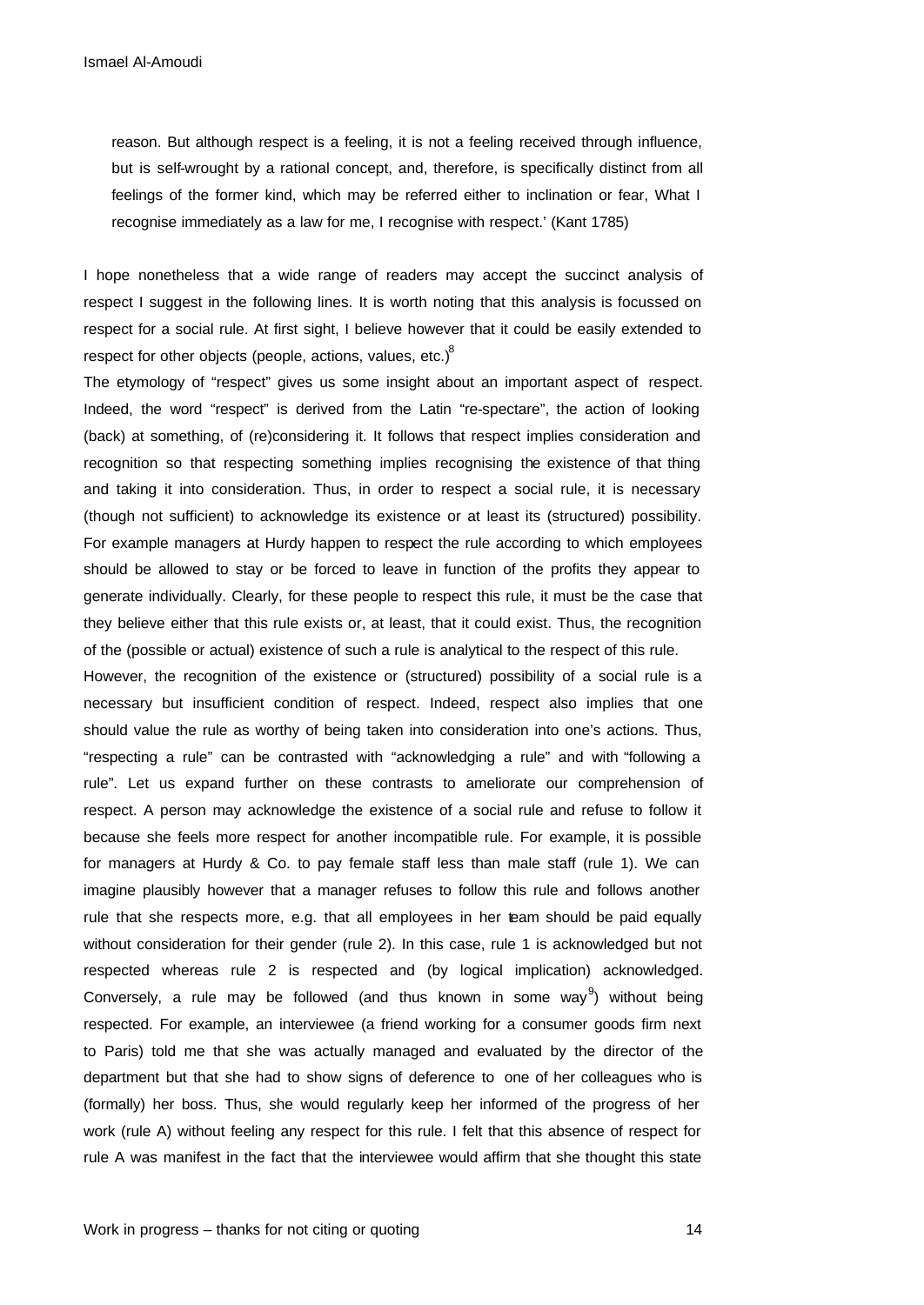of affairs was a "bad" one and that she would like to have things changed (if only she knew how to proceed without incurring too much harm).

Finally, this also points out that respect entails trying to establish or to preserve a rule. If we give credit to the critical realist transformative model of social action, then we may say that if one respects a set of social rules SR, then she should either try to reproduce SR (if it exists already) or try to transform the existing (less respected) set of rules SR into a more respected set of rules  $SR<sup>+</sup>$ . It follows too that respect is thought here in a gradated way. Thus, rather than talking of "respected" or "disrespected" rules, it may be more accurate to talk about rules that are "more" or "less" respected than others. In sum, respecting a social rule implies that one recognizes the existence of this rule, feels it is worthy of being followed and seeks to maintain it or to establish it. But then, how is it possible to differentiate respect and legitimacy? A possible answer to this question could be that the word "legitimacy" is not synonymous with "respect" but rather with "respectability". This points out that respect and legitimacy are two things of different kinds. Whereas respect is basically a feeling or a belief, legitimacy is basically a possibility that is not necessarily actualised as a feeling or as a belief. Thus, I could notice during my fieldwork experience that people often spend significant time and effort trying to find out whether such or such social feature is legitimate and should therefore be respected. For example, it took me a great deal of effort to prove to potential interviewees that my presence and that my activities were legitimate according to rules they already respected. To a lesser extent, I also tried to prove them that rejecting my request was not so legitimate according to these same rules.

The fundamental difference between respect and legitimacy also indicates that my characterisation of legitimacy in terms of social rules can be useful despite its apparent circularity. Let us first note that I am characterising social features that may be respected in terms of social rules that are already respected. Thus, the object that characterises (i.e. the legitimising social rule) is not the same as the object that is characterised (i.e. the legitimised social feature). This should be sufficient reason to cast away doubts about circularity.

I would like however to add another argument that defends my conception of legitimacy in terms of respected rules. This characterisation tries to account for the process of legitimation, that is, the process through which people establish that some social feature is legitimate (and thus respectable though not necessarily already respected) in the light of other social features that are already respected (believed to be legitimate). In the light of this process, it appears that the legitimacy of a social feature is not given independently of what people are *ready* to consider (judge) as meriting respect. This prompts in turn two important questions. First, to what extent should people believe in the legitimacy of a social feature for this feature to be legitimate? Second, who should be ready to respect a social feature for its being legitimate? To these questions we now turn.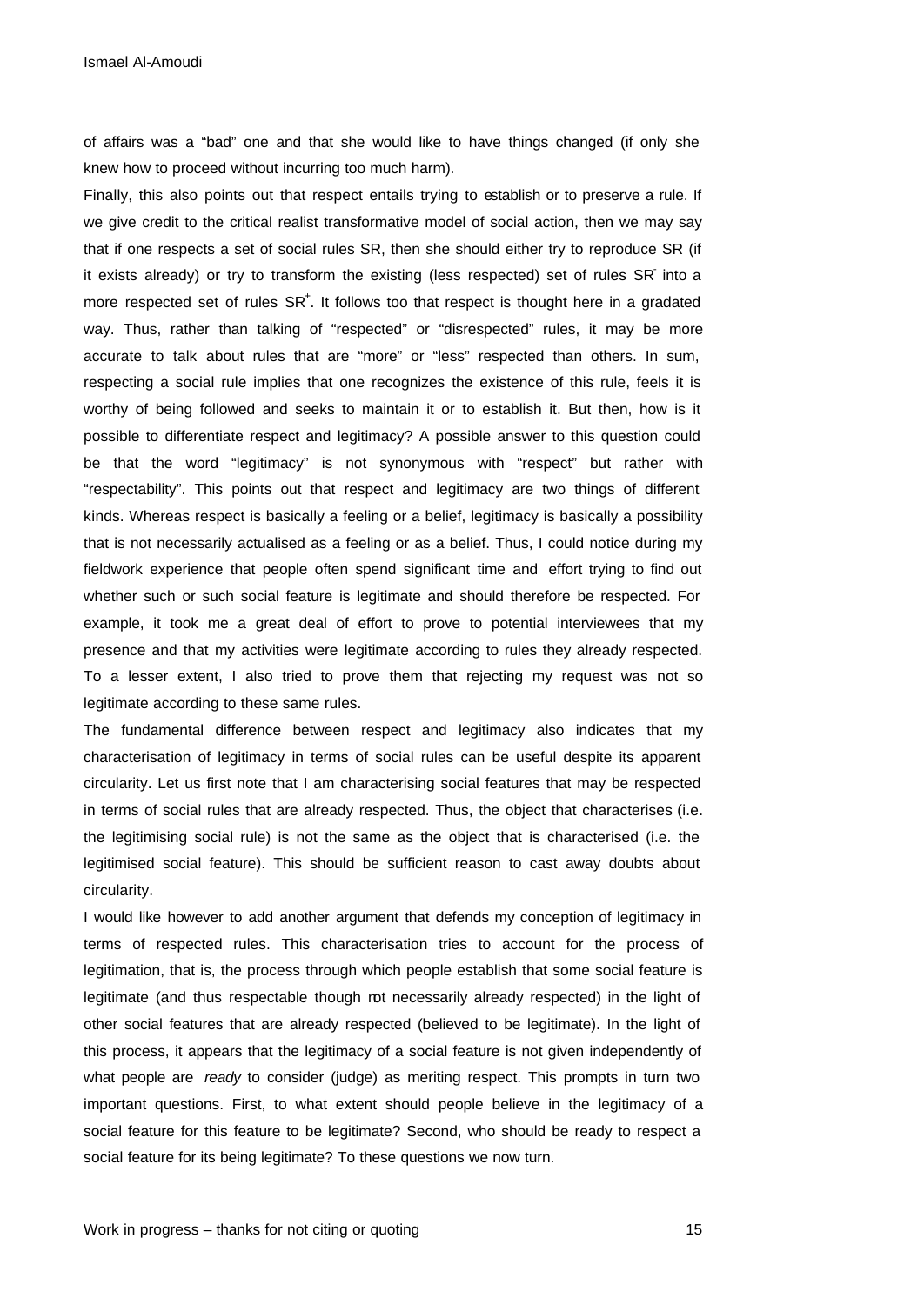#### **7. Legitimacy and belief in legitimacy**

In this section, I elaborate briefly on the distinction between legitimacy and belief in legitimacy. For example, if a person goes to a formal dinner dressed in jeans, she may be dressed in a way that is illegitimate relatively to the social rules at play in dinners (when formally organised by Western European middle class people). Nonetheless, that person may ignore that the way she is dressed is illegitimate according to rules she is herself ready to respect. For instance, it may be the first time she goes to such dinner or she may have thought that the occasion was less formal than it turned to be. In order to maintain her status as a "good member of the community", this person may need to apologise by reaffirming her respect for the rules she has broken and by explaining her actions by reference to her mis-appreciation of the situation. Similarly, it is possible to imagine situations in which people believe they act in an illegitimate way although what they are doing is legitimate according to the social rules they (or other people) respect. For example, the same person in the same dinner may believe that she is acting rudely by starting to eat her hot starter before everyone is served when this is acceptable according to some social conventions (in French middle / upper class, when the starter is bound to get colder). In this example, eating hastily the hot starter is illegitimate according to the rule that one should wait until everyone is served but is legitimate according to the (supposedly overwhelming) rule according to which one ought to behave politely in formal dinners.

Thus, belief in legitimacy derives from what people *actually* respect in consideration of the social rules they already respect although they may be unclear or wrong about it. Moreover, belief in legitimacy is immediately (directly) effective through the conscious actions of individual agents. On the contrary, legitimacy itself corresponds to what people *should* believe to be legitimate in light of the social rules they already respect. Thus, people are not necessarily aware of the legitimacy of any given social feature. Moreover, legitimacy is not necessarily immediately effective through the actions of agents. This is not to say that it is not effective at all, but rather that when it is effective, it is so in a way that is mediated through the activity of agents.

#### **8. The relativity of legitimacy**

I now attempt to bring elements of answer to the question of "who should respect the legitimising rules for the social feature to be legitimate?" I do so by drawing on the distinction between legitimacy and conceptions of it. A social feature SF is conceived to be legitimate to the extent that someone actually believes in it. Turning back to a previous example (Cf. Supra) "going to a dinner dressed in jeans" is conceived to be legitimate by me as long as I believe it is so. A direct implication of this consideration is that a conception of legitimacy should normally be referred to the person (or group of persons)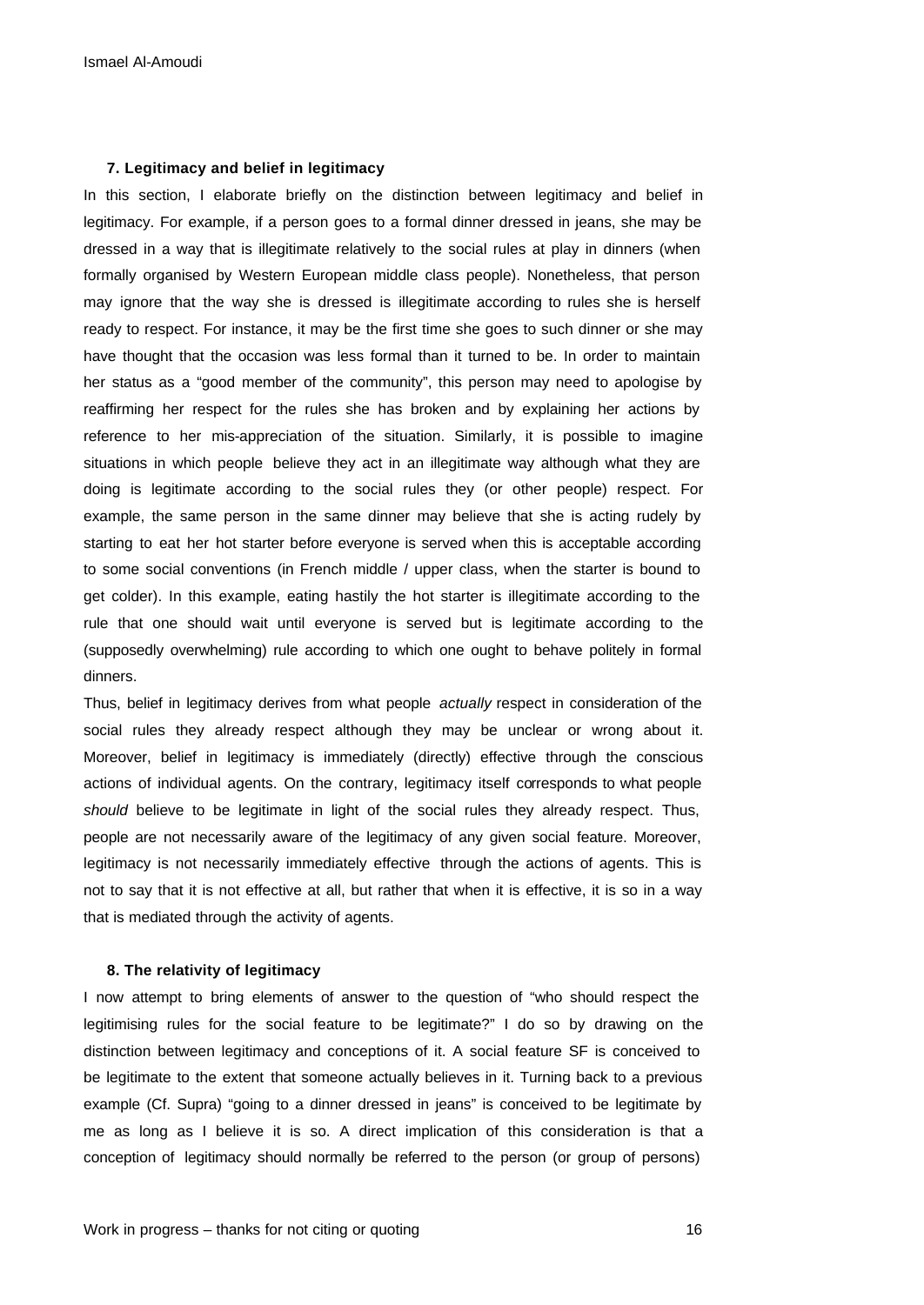that believes in it. Thus, sentences of the type "social feature SF is conceived to be legitimate" could be replaced and completed by sentences of the type "social feature SF is conceived to be legitimate relatively to the beliefs of persons P1, …, Pn". On the other hand, a social feature SF is legitimate to the extent that it is congruent with a set of respected social rules SRL. Thus, as we mentioned at the beginning of this paper (without being yet able to distinguish legitimacy and the conceptions people hold about it), considerations of the kind: "social feature SF is legitimate" could be replaced and completed by sentences of the kind: "social feature SF is legitimate relatively to respected rules SRL1, …, SRLn". Therefore, it is possible to affirm without contradiction that, although conceptions of legitimacy are relative to people, legitimacy itself is relative to social rules, not to people.

At this level of the analysis, I would like to address two linked concerns that may arise concerning the relativity of both legitimacy and conceptions of it. First, who should respect the very legitimising social rules for legitimacy to be exist? And second, isn't the very distinction between legitimacy and belief in legitimacy seriously undermined since the actual existence of the respected legitimising social rules necessitates the belief of social agents? A short answer to the first question is that no one needs to respect *actually* the legitimising social rule for the legitimacy of a social feature to be real! The reason is that legitimacy is *in essentia* a congruence relatively to a set of rules. The reality of this congruence depends on the reality of the rules (as a structured possibility) and not on their actual existence and presence. If two persons consider the legitimacy of the same social feature but respect two different sets of social rules, then they are trying to uncover two different legitimacies. The reality of legitimacy is hence virtual in the sense that it is structured by social rules that may well be absent or forgotten. Therefore, if the set of believed-to-be-legitimate social features corresponds to the features people *are ready to accept*, then the set of legitimate social features corresponds to the social features agents *should accept* with respect to the social rules they already accept.

Let us now turn to the second question and examine whether the fact that respected legitimising social rules necessitate the belief of agents is enough reason for admitting the collapse of the distinction between legitimacy and the belief in legitimacy? A general answer could be that social objects may well depend (for their existence) on the beliefs of people and still be irreducible to these beliefs. Ontologically, this is the same difference than that between a) the existence of object Y being dependent on the existence object X and b) object Y being reducible to object X. Logically, I believe it is also the same difference as that between stating that a)  $X$  is a necessary condition for Y and b)  $X$  is a sufficient condition for Y.

To illustrate this distinction (and thus save the distinction between legitimacy and conceptions of it) let us suppose that I forget some night that jeans are not allowed in formal dinners. At that moment, I should actually respect social rule SR "when invited for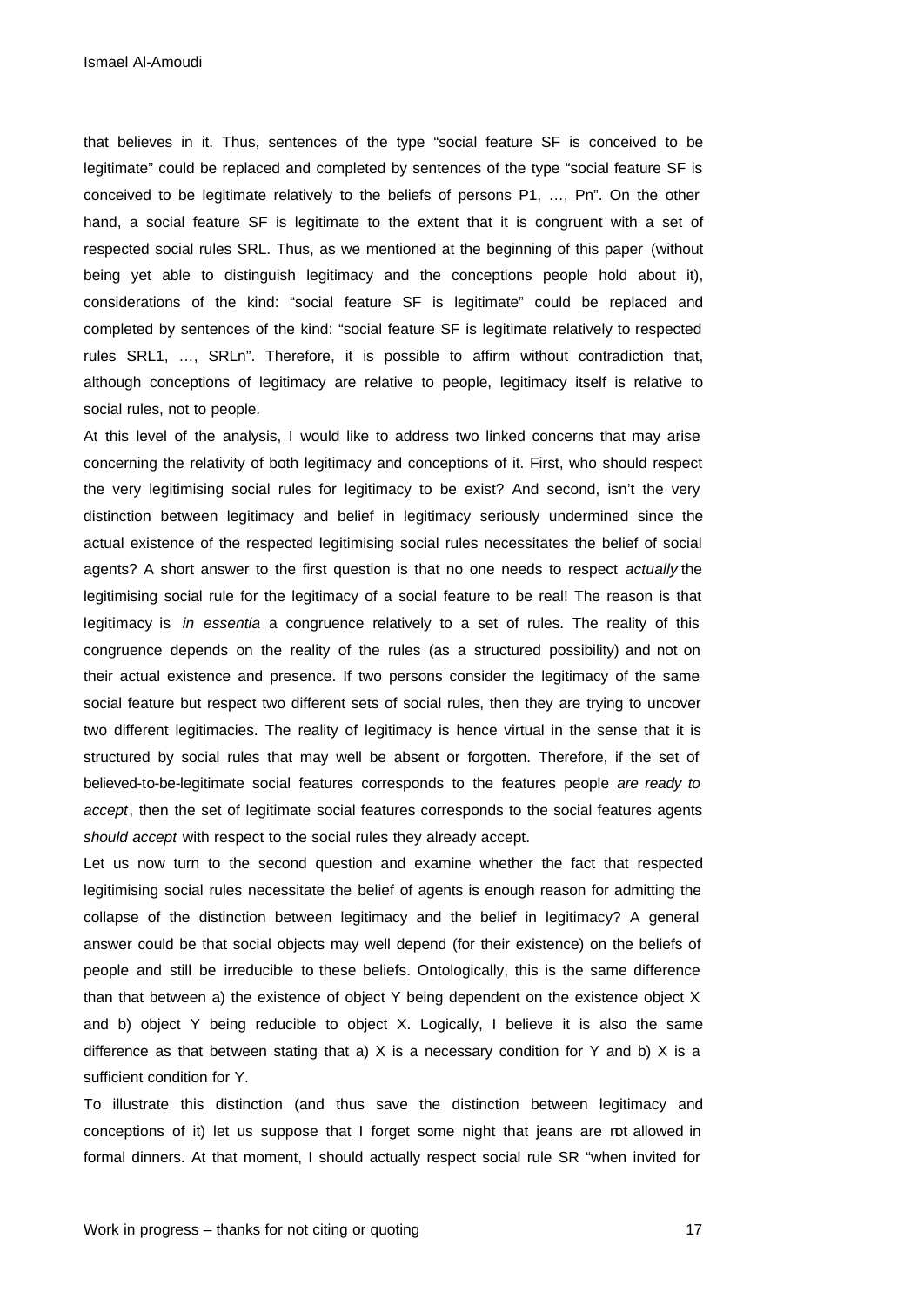an event, try to respect the dress code associated to it" by dressing formally, but I fail to do so. Without my belief, SR is not respected by me. Therefore, my belief is a necessary cause of (the existence of) SRL through my actions. However, my belief is not a *sufficient* cause of SRL. For instance, if the rest of the people attending that dinner had different conceptions of what is tolerated in a formal dinner, then SRL would be undermined. More importantly still, a person can realise (understand, judge) the legitimacy of the action "wearing jeans for a formal dinner" relatively to the social rule "when invited to an event, one should respect the dress code" without respecting herself this social rule. In fact, since legitimacy is respectability rather than respect it suffices that one examines the congruence (absence of contradiction) between a social rule and the social feature under scrutiny to judge its legitimacy $^{10}$ .

## **9. A contrastive empirical enquiry on some processes through which legitimacy and belief in legitimacy are realized**

In this section I illustrate and explore further the effects on social reality of both legitimacy and belief in legitimacy. To this end, I rely on a contrastive sociological empirical study (Lawson 2003). I conducted this study with Marie and Paul, who are two very close friends of mine and who decided to leave their jobs at approximately the same time. Although they were working in different companies, the situations they faced may offer an interesting contrast as they were occupying *prima facie* similar positions. Both of them were working as young professionals in consulting oriented firms located in Paris. Moreover, they had graduated from the same *grande école* relatively recently. At the time when I am writing this case-study, Marie and Paul are still working in their respective firms, although the conditions of Marie's departure look clearer than those of Paul's.

Marie works for Beta Consulting, a management and accounting consultancy that is dedicated to workers' committees. She wanted to leave her job in order to follow her longstanding partner who needed to settle in the U.K. Moreover, she also hoped she could obtain a financial "departure package". For this, she needed to persuade various persons in her firm that her departure was legitimate. Perhaps a case could be made that the legitimacy of her departure was already granted by the set of social rules that participants already respected in her firm<sup>11</sup>. Nonetheless, this very legitimacy could only become clearly and fully effective after everyone involved in the negotiation realized it (recognised it, accepted it, believed in it). This whole process was not instantaneous, since it necessitated around one full month during which matters were "very uncertain". Moreover, this process necessitated considerable energy for Marie. In addition to various actions she undertook, she also reported that, all the while, she felt much more "anxious" than usual. She was uncertain about the issue and felt at times lost in front of the complexity of the situation. Arguably, her interlocutors might have felt similarly. Marie (and friends of her including myself) dedicated substantial time consulting Internet sites that would inform her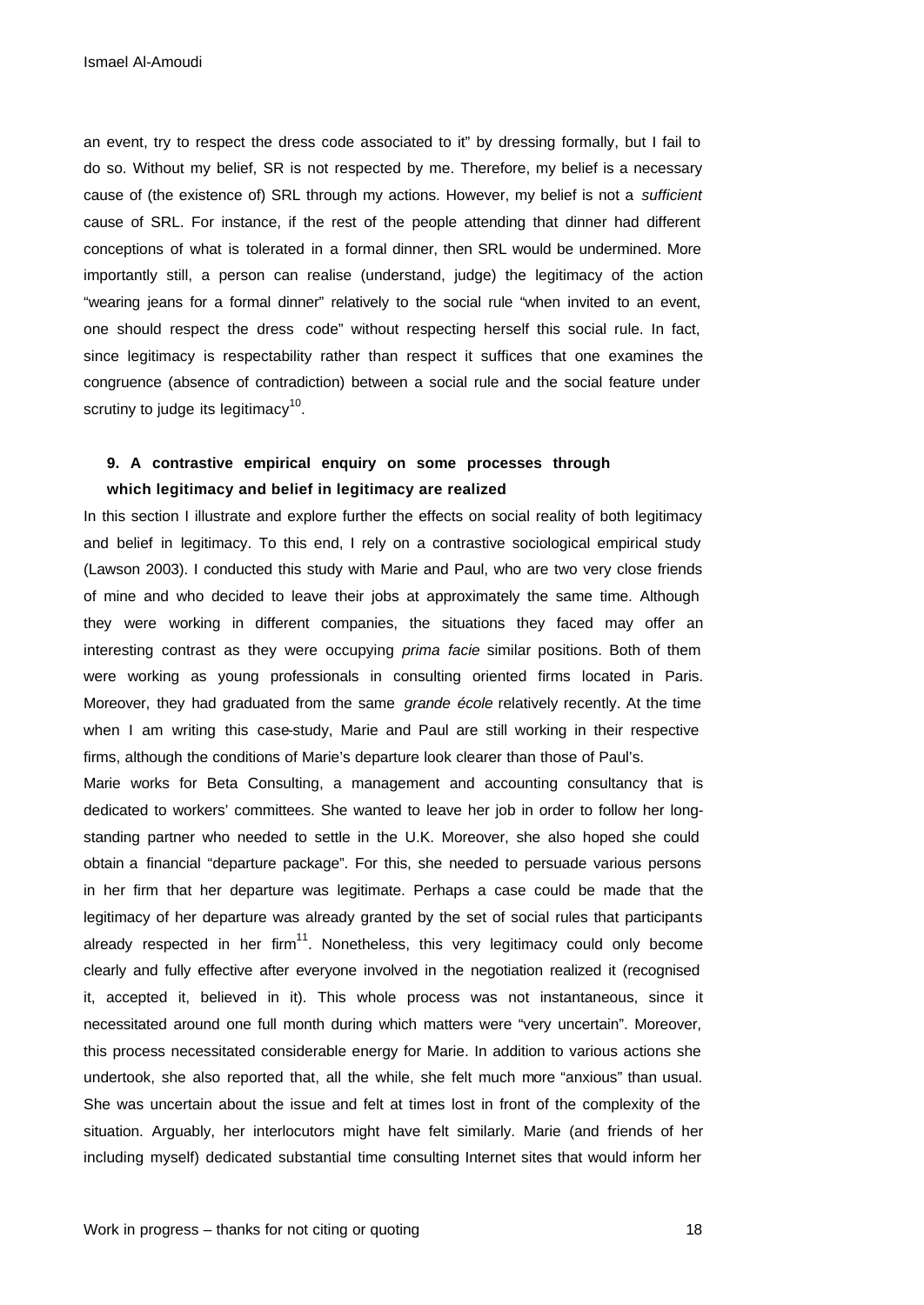about her legal rights. Moreover, she also discussed with several colleagues in her firm in order to clarify her understanding of how more or less similar cases were treated in the past – that is, she tried to understand the traditions (social rules that were respected in the past) at play in her firm. Finally, the negotiation involved several talks between her and the decision makers. These talks were key for her understanding two things. First, she wanted to understand what "imperatives" her interlocutors ought to respect and with what weight. Second, she attempted to understand the "departing position" of her interlocutors with the intention of transforming it if she thought this would be possible and desirable. Finally, these discussions necessitated "good faith" from all discussants as they needed to think out what they "really" assumed to be "fair" - that is, legitimate according to the social rules they respect. At the end, Marie and her interlocutors reached an agreement that "sounded fair" to all parties. She would obtain a "satisfactory" departure package and would be welcome to ask for reference letters, which is not that common in France but pretty handy for job-hunting in the U.K. In exchange, she would work "hard" for a few more months in order to face the seasonal peak that was about to start when the agreement was reached. Since she was departing "in excellent terms", she was invited to come back and apply for a job in the firm "whenever she wanted".

By contrast, Paul related a significantly different story about how he is currently quitting his job. Just like Marie, he wished to leave with a "reasonable" financial departure package. However, the reasons why he wanted to leave were different. As he stated in a 10 pages long document that was written in January 2004 but that was never actually communicated to his firm

'[…] My work at Mercury Associates is unsatisfactory for various reasons

**Training**: the conjuncture did not allow the firm to realize many missions over the last 2 years. Consequently, I am mainly asked to "sell consulting missions" rather than to perform consulting missions, which is less formative for me.

**Remuneration**: the remuneration that I obtained since the start of my work contract is inferior to what was agreed at the beginning of my internship (40 vs. 42  $k \in p.a.$ ). The discretionary variable part was never paid. I never received any compensation for the extra hours I worked. My salary did not increase since I was hired.

**Work relations**: my relations with my superiors deteriorated gradually along with the frustrations I accumulated and expressed. Without abandoning elementary courtesy, finding an agreement for my departure now seems desirable for both parties

**Career development within the firm**: after 2 years of important deficit, I have doubts about the middle-term viability of Mercury Associates. Amongst the 16 persons who used to work for Mercury Associates in June 2003 […] 7 [already] quitted the firm […]' (Paul, *Untitled document January 2004*, my translation, text modified)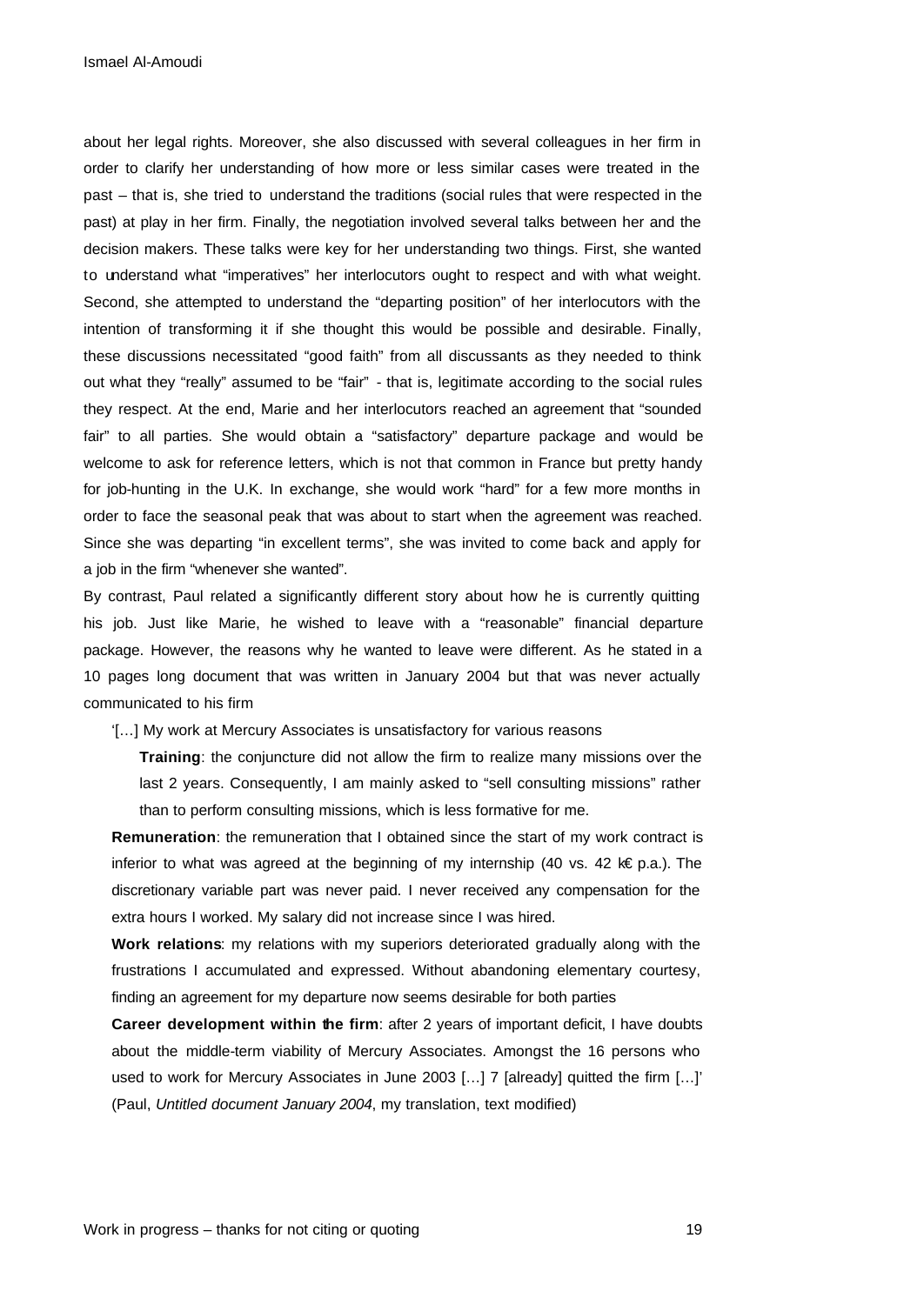Contrary to Marie, Paul felt he could hardly trust his employer who had already made him "false promises" in the past about his status and remuneration in the firm. Moreover, he felt that he could not sue them since he would then be "banned from the financial community". As a result Paul believed that he could rely neither on the law nor on the rules his interlocutors pretended to respect, despite the very favourable "general principles" expressed orally by his interlocutors and although he had some idea of what he could legitimately reclaim in front of the courts. Moreover, his interlocutors managed to deflect all his attempts to have them mentioning their conditions in writing. As he lamented during a conversation we had and that he allowed me to record *in extenso*

'Paul: I can't stand it anymore, these guys… They're parselmouths! You know, the bad guys in Harry Potter.

Interviewer: What about him [the firm owner], what justifications does he give you?

Paul: Kind of like… Yes… "We are sorry. We will fix all this. Don't worry, things will get better next time."

[silence]

Interviewer: Yeah, this doesn't mean anything!

Paul: Yeah exactly, yeah!

Interviewer: Yeah, but I'd tell them "I need the document!"

Paul: Yes, but they toss the ball back to one another! Me, it exhausts me to run after them.

Interviewer: Yes but how is it that he [the firm owner] manages to play the clock this way? Why don't you press him?

Paul: [The owner] is in Canada! No, he's in Japan now! And [the contractor in charge of supervising me day to day] has no power. He's not even part of the firm. [The owner] is the only one who's part of the firm.

Interviewer: (laughs!) He has his firm managed by someone who's not part of it?! Like that the poor [contractor] has to deal with all your grievances?

[…]

Paul: No, but, if you like, for the moment, I go to work and I am there from 11am to noon and then again from 15pm to 16pm.

Interviewer: Yeah?

Paul: Two hours a day, that's it! It's not the end of the world.' (Paul, Interview June 2004)

The twin stories of Marie & Paul may reveal interesting things about the effects of legitimacy and belief in legitimacy. Starting with the latter, I believe it is possible to consider at least two ways through which it is (or better, *becomes*) effective in particular social settings. On the one hand, belief in legitimacy is effective *qua* reason, that is as an efficient cause of people's actions whereas on the second hand it is effective *qua* material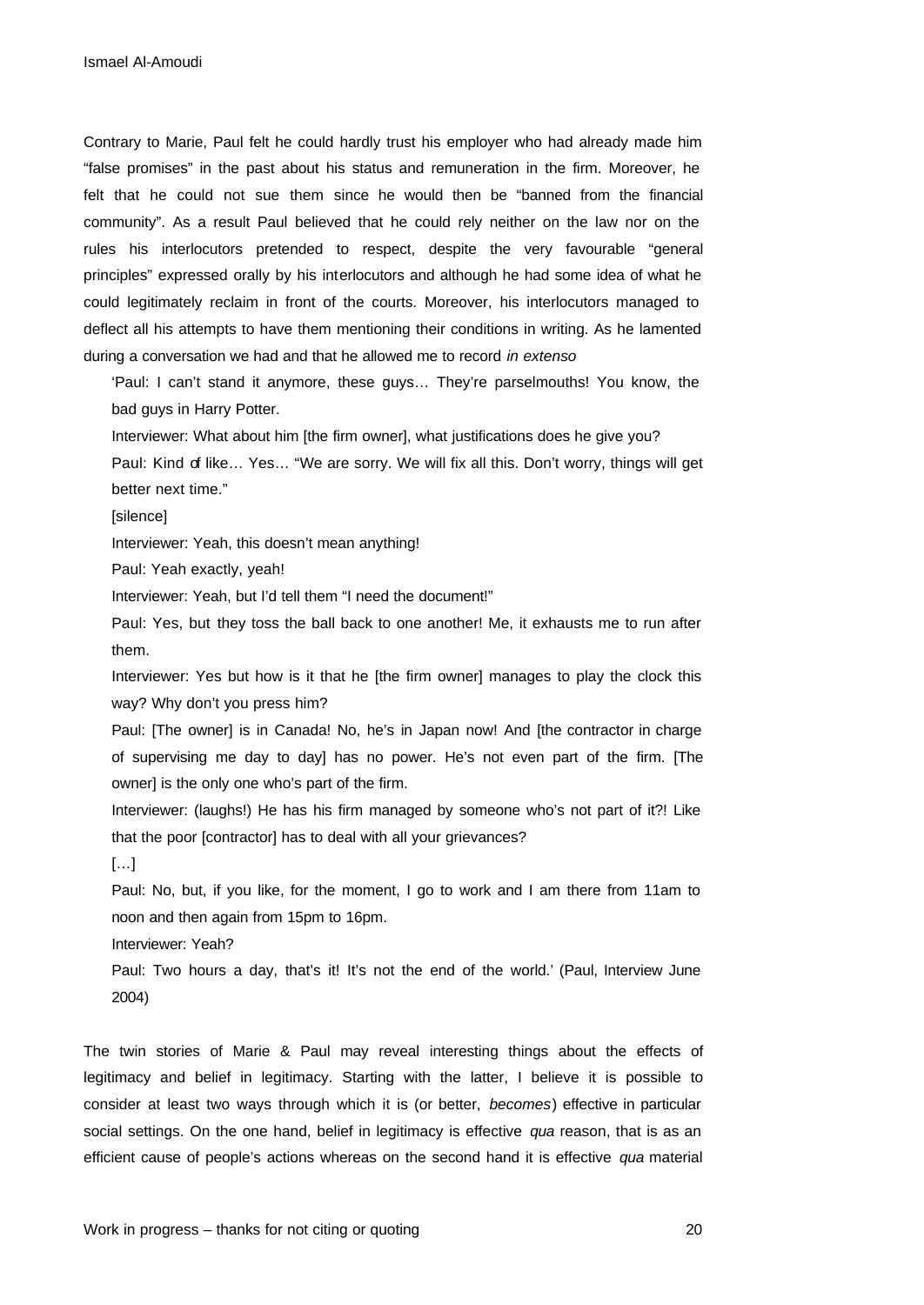cause in the process of constitution of (ameliorated) legitimacy. Let us examine these two processes more fully. As I mentioned above, Marie sought to understand the "imperatives" of her interlocutors. Arguably, these "imperatives" correspond to what I refer to in this paper as the respected social rules that confer legitimacy. Interestingly, Marie had a rather clear idea of the social rules that were respected by her interlocutors. However, she was at first unsure about which rules would be granted priority. For instance, she didn't know if her employer believed that the rule according to which an employer needs to keep good relations with leaving employees was more important than the rule according to which the firm should attempt to save the financial equivalent of her "departure package". Understanding the beliefs of the interlocutors (that is, their conception of legitimacy) was of vital importance since, *ceteris paribus*, the interlocutors would use these beliefs to inform and structure their actions (judgements, decisions). To the extent that people's conception of legitimacy is a belief, it constitutes reasons that are themselves causes on peoples' actions (Bhaskar 1998).

Interestingly, there are other ways through which conceptions of legitimacy affects social reality. Indeed, it is possible to think of another mechanism that is equally important though perhaps less immediately effective and observable<sup>12</sup>. This mechanism may be illuminated if we remember that Marie tried to uncover the "initial position" of her interlocutors concerning her demand. She felt it was vital to first listen to the opinions of her interlocutors before she could deploy fully her own arguments. I believe this "initial position" corresponds indeed to the initial belief in legitimacy from which her interlocutors departed. Interestingly, the process of negotiation could be analysed as a process of active (and somewhat harassing) transformation of the believed legitimacy of Marie's request in the minds of all participants. In this case, participants moved from a state of consciousness in which the conception of legitimacy of Marie's request was obscure and ambiguous to another state of consciousness in which it was clearer and less ambiguous. This points out that the ameliorated conception of legitimacy was not formulated *ex nihilo.* Rather, it was built upon some prior conception held by participants. In this light, the initial belief in legitimacy served as the material cause of the ameliorated belief in legitimacy. Arguably too, the (direct and indirect) effects of the improved belief in legitimacy may be viewed as indirect effects of the belief in legitimacy.

These considerations lead us to ask what is the role of legitimacy in the constitution of the ameliorated conceptions developed and held by people? I contended above that legitimacy is not effective clearly and immediately. My point was not however that legitimacy is not effective at all but rather that, when it is effective, it is necessarily so in a mediated way that may incidentally be unclear. It could perhaps be argued that Legitimacy is effective on conceptions of legitimacy in several indirect ways. There is however one way that I believe is of particular import to our subject matter<sup>13</sup>. As we already noted the process of constitution of belief in legitimacy is a social process since it is performed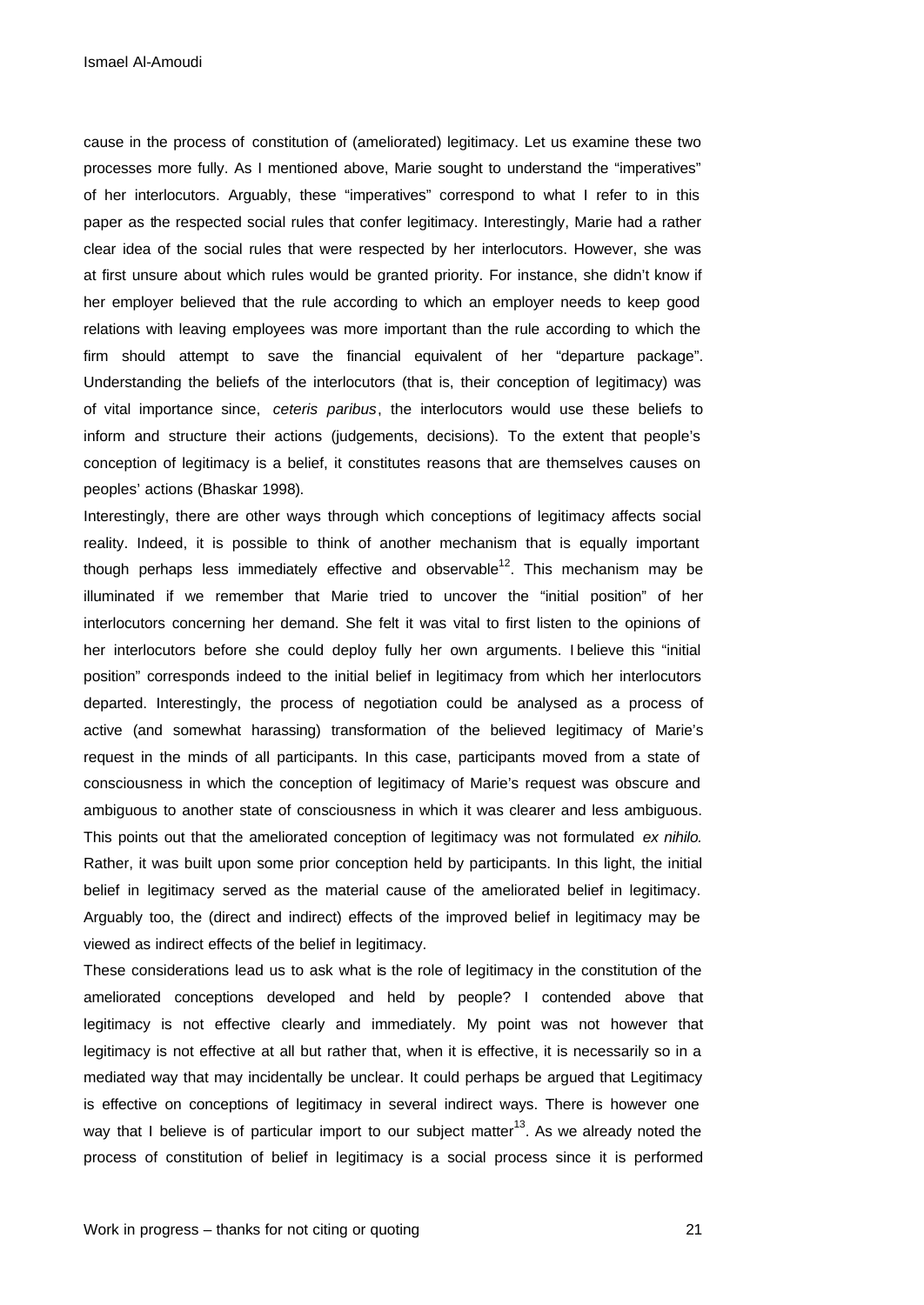through the intentional actions of people. However, similarly to scientific discovery and contrary to (some) other forms of social action, when people act in good faith this process is guided with a concern for the intrinsic nature of its intransitive object (legitimacy). It follows that the process through which an initial conception of legitimacy is transformed into a "better" conception of legitimacy presupposes an intransitive object (legitimacy) that exists independently of the theory that is specifically being elaborated about it<sup>14</sup>. This point could be illustrated and analysed by turning back to the stories of Marie and Paul. The necessity of legitimacy (as distinct from actual belief) manifested itself through the fact that it was not sufficient for each of them to announce plainly their right for a "departure package" in order to get such a thing. In effect, Marie also needed to prove that her getting a departure package would be compatible with the other respected rules at play in the firm. Retroductively, this indicates that the belief of any sub-group of individuals concerning particular social rules is neither a necessary nor a sufficient condition for the realisation of these rules. A parallel could be drawn here between the establishment of legitimacy and the establishment of social meaning as opposed to individual belief in Bhaskar (1979)

'To coin a slogan: intentions are personal, meanings are social  $-$  in the sense that intentions are of (that is, belong to) persons, whereas meanings are always effectively given for them. Now it is only because language is always and everywhere already given, that one can use it as a vehicle with which to describe actions (and, in the special case of speech, to perform them), and thus, in the case of one's own actions, use it both to form intentions and to comment reflexively upon what is intended in or by an action (whether the action is communicative or not). Thus it is a mistake to identify the social meaning of an action with the agent's intention in performing it on some particular occasion. Cf. Weber's distinction between "direct" and "explanatory" understanding' (Bhaskar 1979)

As a result, even if some participants (e.g. Marie or the director of her firm) may sometime succeed at establishing new rules they believe to be legitimate, other participants would consider these new rules as legitimate only if they are compatible with the set of (higher ranked) rules they already respect. Concretely, this meant for Marie that even if her employer could (physically) claim that leavers should get no "departure package", this claim alone would have been insufficient to convince other employees that the departure package was not legitimate. Thus, both Marie and her employer had to refer to commonly respected rules in order to justify their point of view. In this particular case, participants were acting and judging "in good faith". Therefore, it was a matter of proving that one's point of view was congruent with the set of rules that are respected throughout the company. It is important to note here that the social feature under scrutiny (the departure package) as well as the respected social rules taken into account and the relation of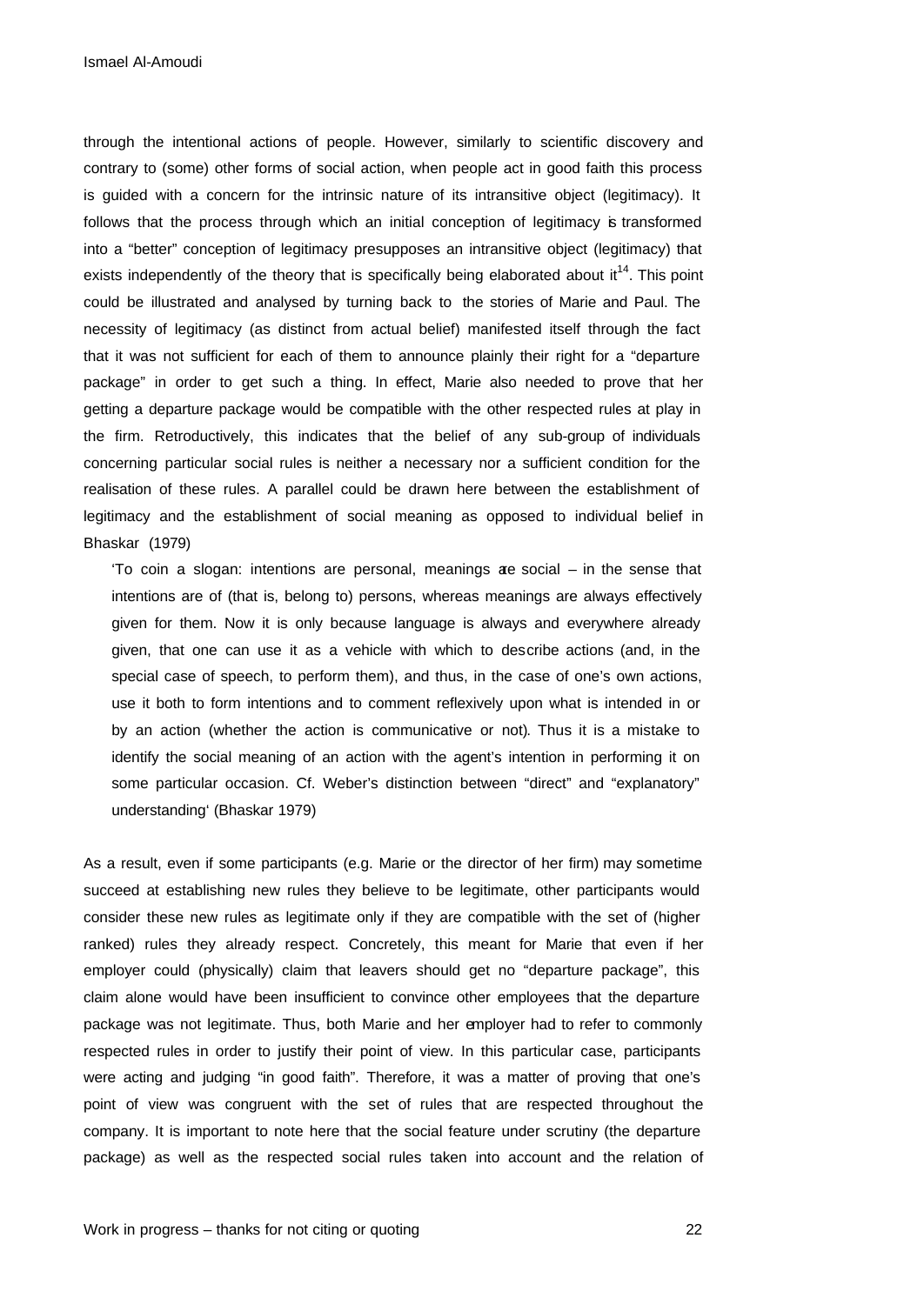congruence between these rules and the social feature under scrutiny all exist independently of the contextual thoughts of participants *at the moment of the negotiation*. In this light, this process appears to be a process of judging (and by the same token of discovering) the Legitimacy of the "departure package" since it is about uncovering the insufficiently well known nature of entities that exist irreducibly to (though in part dependently upon) the questions that are asked in the process of constitution of ameliorated belief in legitimacy (Cf. fig. 2).



**Figure 2. The transformation of conceptions of legitimacy**

Through this process, legitimacy has effects on conceptions of legitimacy through the efforts of participants but also thanks to their genuine "good faith" to figure out "what is legitimate and what is not". However, isn't legitimacy losing its power if people do not care about it or if they try to defend the legitimacy of features that they believe (more or less consciously) to be illegitimate? Moreover, in our analyses, we did not try to account for the possible existence of various legitimate possibilities open to participants. What about the case then of a person or a group of persons enjoying "arbitrary power", aren't the effects of legitimacy cancelled (or at least transformed) in that case?

First, let us tackle the question of people not caring for the legitimacy of the social features they promote. In this case, a group of people does not bother about knowing whether the actions they undertake and the social features they use are legitimate or not. Arguably, these people run the risk of being confronted with the lack of acceptance (not to say outright rejection) by other agents of their implicitly expressed point of view. Sticking to the example of Marie's departure, her interlocutors could have reacted in various different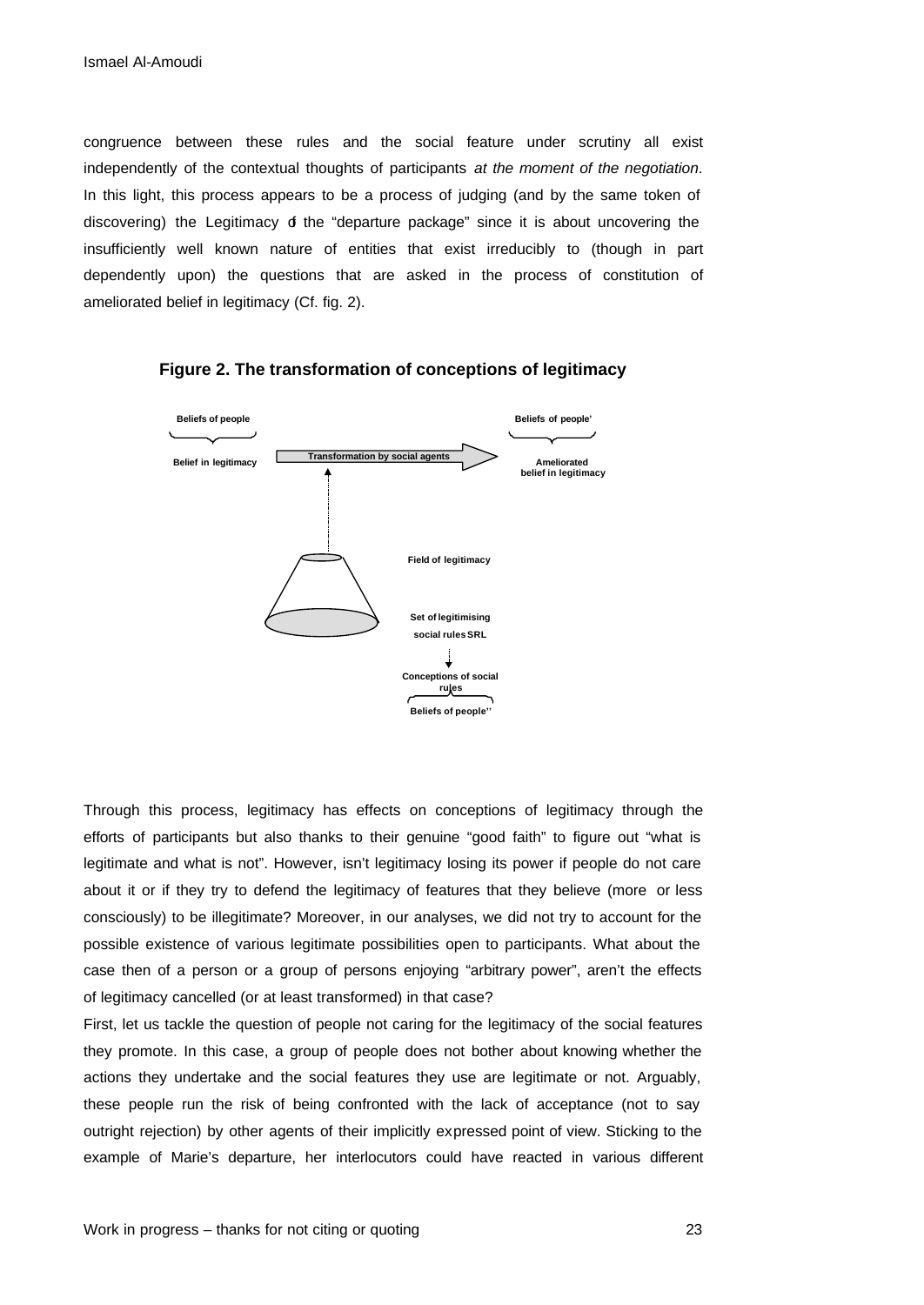ways and *could* have elaborated offers that they would have found advantageous for themselves without bothering about the legitimacy (in relation with the rules that are commonly respected in the firm) of these offers. For example, they could have refused to pay her the balance of her unused days off (as it occurred to Paul). However, if Marie or the workers representatives of her firm had been able to explain why these proposals were illegitimate, they would have then been able to exercise powers they would not have been able to use otherwise. For example, Marie could have been able to obtain medical exemptions for psychological harassment and eventually submit her case on the relevant courts hoping to win a trial against her employer (a strategy Paul considered seriously without adopting). Moreover, she would have been able to be more selective on the kind of tasks she would accept to perform and the kind of tasks she would outright refuse without raising a feeling of injustice amongst other participants who would know about her story (as Paul actually did). Interestingly, in the case when participants do not attempt to judge in "good faith" the legitimacy of the social features they use, then legitimacy may be realized through the very *resistance* of some participants against social features that presuppose (necessarily) a conception of legitimacy with which they disagree.

Similarly, when some participants act in bad faith, a similar mechanism of resistance through revelation and of revelation through resistance may reveal the legitimacy at play in the local organisational settings. Bad faith implies retroductively that a person or a group of persons decide to act following a set of rules that they (more or less) consciously believe to be illegitimate but that other participants may believe to be legitimate. When other participants do not believe in the conception promote through bad faith, then the situation is the same as when they resist it by promoting an alternative improved conception that is itself guided by their comprehension of legitimacy. On the other hand, when other participants do believe in it, then the newly (and cynically) legitimised social feature is believed to be legitimate for those who believe in its legitimacy but not for those who promoted it. Moreover, no one knows infallibly the legitimacy (relative to commonly respected social rules) of this social feature. However, the very fact that the person or group acting in bad faith *concealed* what they thought to be the most adequate representation and expression of legitimacy indicates that this conception could be convincing and adopted by other participants. It follows that even though bad faith and concealment impede the realisation in both senses of the term of legitimacy, they also reveal retroductively its effects *in potentia* on beliefs in legitimacy and on respected social rules.

Finally, let us examine the effects of legitimacy when a participant (e.g. the company owner) has legitimate arbitrary power of decision. Almost by definition in the case of legitimate arbitrary power, the respected social rules under-determine legitimacy, which results in the liberty of the participant to promote different (and in a certain sense contradictory) legitimate social features. It is crucial to note however that this very liberty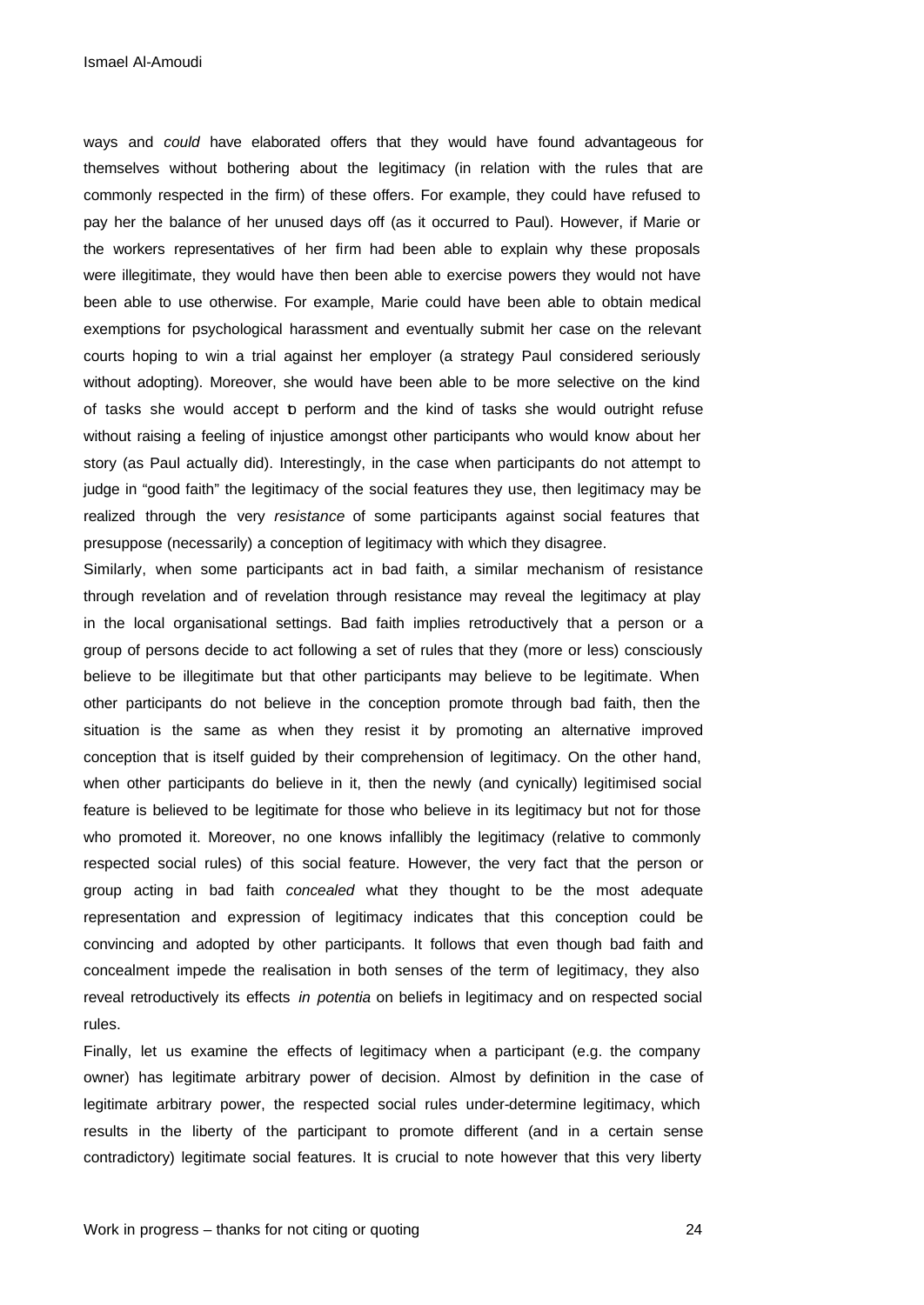(under-determinacy) is itself granted (determined) by social rules that precede ontologically and chronologically the actions and judgements of participants enjoying discretionary power. In the case of Marie and Paul, each participant could legitimately undertake various possible actions that were at the same time legitimate and contradictory, that is, their actual realisations were mutually exclusive. For instance, Marie's boss could have tried to offer her a "departure package" of lesser importance and still remain within the limits of what Marie (as well as her colleagues) were ready to accept. Thus, even in cases where there is a degree of arbitrariness in the legitimising judgements of participants, this very arbitrariness (and the limits associated to it) is itself a product of other rules that participants assume to be legitimate. Therefore, even though legitimacy may have no immediately visible direct effects on these arbitrary judgements, it still has less visible indirect effects on the respected social rules that constitute the conditions of possibility of these judgements.

#### **10. Conclusion**

Contrary to institutional theory, I consider legitimacy as an *explicandum* rather than as an *explicans*. I do so through a retroductive approach that attempts to uncover the mechanisms (structured possibilities) that shape the events I can observe. This approach is fallibilist in nature since the scientific knowledge it generates is radically open to debate and contradiction by alternative theories. Moreover, any form of legitimacy is context specific to the extent that the social rules and the beliefs that are its (material) cause are historically and geographically bounded. I defend a conception of legitimacy as the congruence of a social feature with respected social rules, which implies that the legitimacy of any social feature cannot be adequately thought without reference to a set of social rules that legitimises it. Moreover, a set of respected social rules does not define a single possible legitimate social feature but define rather a field of possible legitimate social features that may be exclusive from one another (in their actualisation).

I also defend a conception of congruence as the absence of incompatibility rather than as necessity. It follows that the nature of legitimacy (and followingly of authority) is principally to authorise. As a result, obligation is a particular case corresponding to the absence of congruence of the opposite. It follows interestingly that obligation implies permission of some kind. Moreover, agents usually estimate the il/legitimacy of a social feature by analogy with an other social feature they believe to be legitimate. This does not contradict the role of legitimising social rules but presupposes it indeed. Also, social rules can perfectly be contradictory with each others, resulting in the necessity for agents to rank them through their decisions and meaningful actions. Empirical evidence appears to suggest that participants do so by taking into account the situation to which they are confronted as well as their personal identities.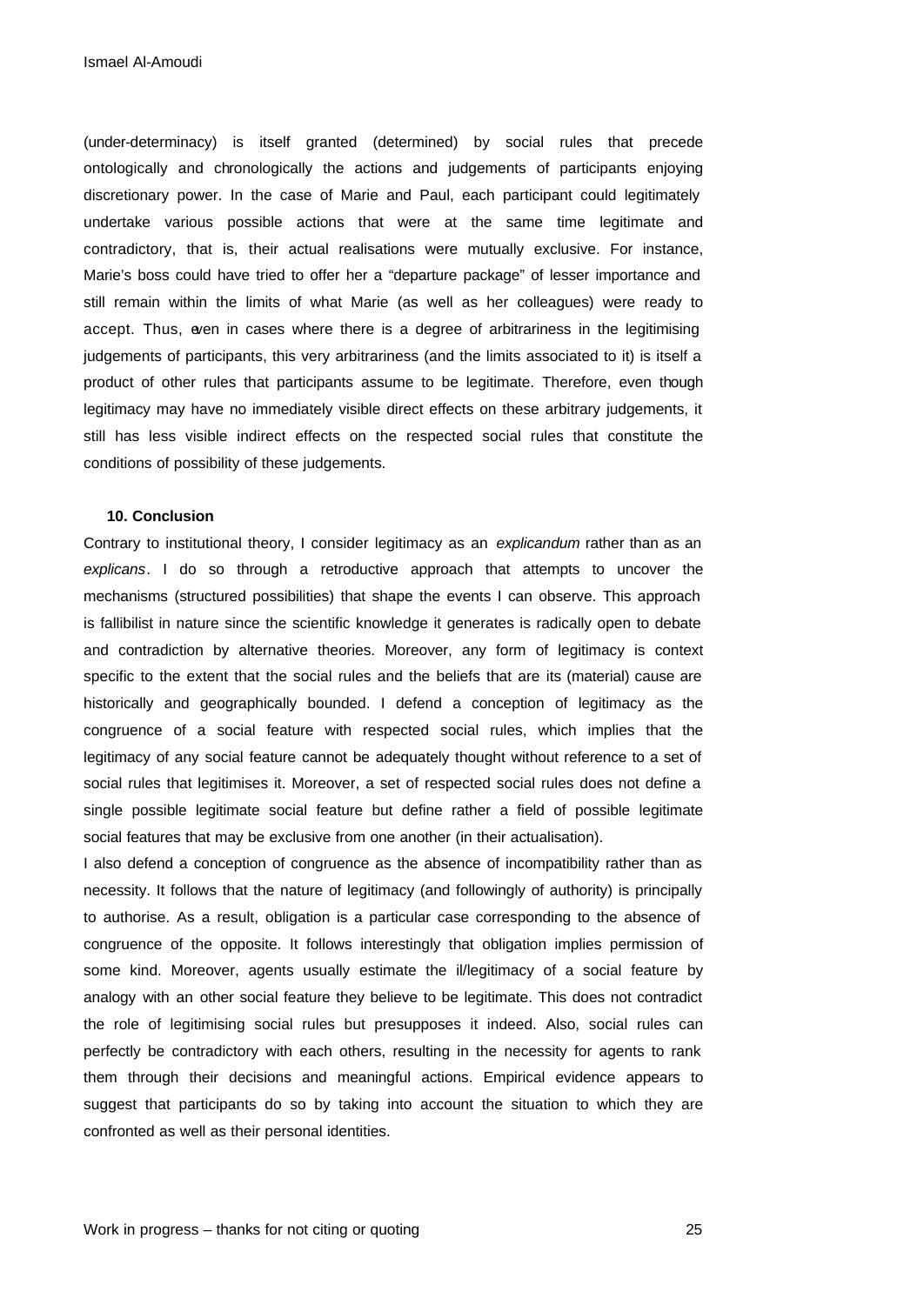Respect (for a rule) is a key notion that entails recognising that rule and trying to preserve it or to establish it by transforming present less respected rules. Legitimacy designates a possibility rather than an actual state of affairs and is thus synonymous with respectability rather than with respect. Moreover, the distinction between legitimacy and conceptions of it allows us to consider without contradiction the relativity of legitimacy. Conceptions of legitimacy are *qua* belief relative to the participants who believe in them whereas legitimacy is *qua* congruence relative to the respected social rules with which it is compatible.

Furthermore, a contrastive case-study helped us studying into more detail some aspects of the general process through which both legitimacy and conceptions of it are realised. Belief in legitimacy is effective as a cause because it is a reason held by participants and because it is the point of departure of the process through which participants constitute ameliorated conceptions of legitimacy. On the other hand, legitimacy is only indirectly effective through the activity of participants who attempt to uncover it. Even when some participants act in bad faith, legitimacy is still effective, but it is so through the resistance of some (resisting) participants. Moreover, discretionary power is not contradictory with the realisation of legitimacy but presupposes it to some extent.

I also hope the present work may bring some contribution for further research in ethnomethodology, management, philosophy, political theory and sociology on issues of legitimacy and authority as it attempts to move beyond the heritage of conceptions *à la* Weber. Thus, I hope this paper may provide some ground for developing further a study of legitimacy and authority that does NOT interpret determinate configurations in light of ideal typical categories set *a priori* but, rather, that attempts to uncover and describe the legitimising social rules that enable and structure the processes of legitimation at play in these configurations. Moreover, by treating the constitution of legitimacy as a process, one is able to account for the dual evolution of people's conceptions of legitimacy and of the social rules that legitimise determinate social features.

This research agenda is not devoid of emancipatory objectives. It is my hope that such research will help individual participants understand and transform the legitimising social rules at play in their community. For instance, it could allow them to promote social features they cherish either by transforming other members' conceptions or by transforming the social rules that il/legitimise these social features. Moreover, such research could arguably offer the basis for an internal critique of contemporary (and past) social settings. This critique would be internal to the extent that it could render visible discrepancies between participants' conceptions of the legitimacy of determinate social features on the one hand and the systems of rules they respect on the other hand. For example, an internal critique of the instrumental relations at play in many western private firms could perhaps be deployed by pushing participants to confront their acceptation of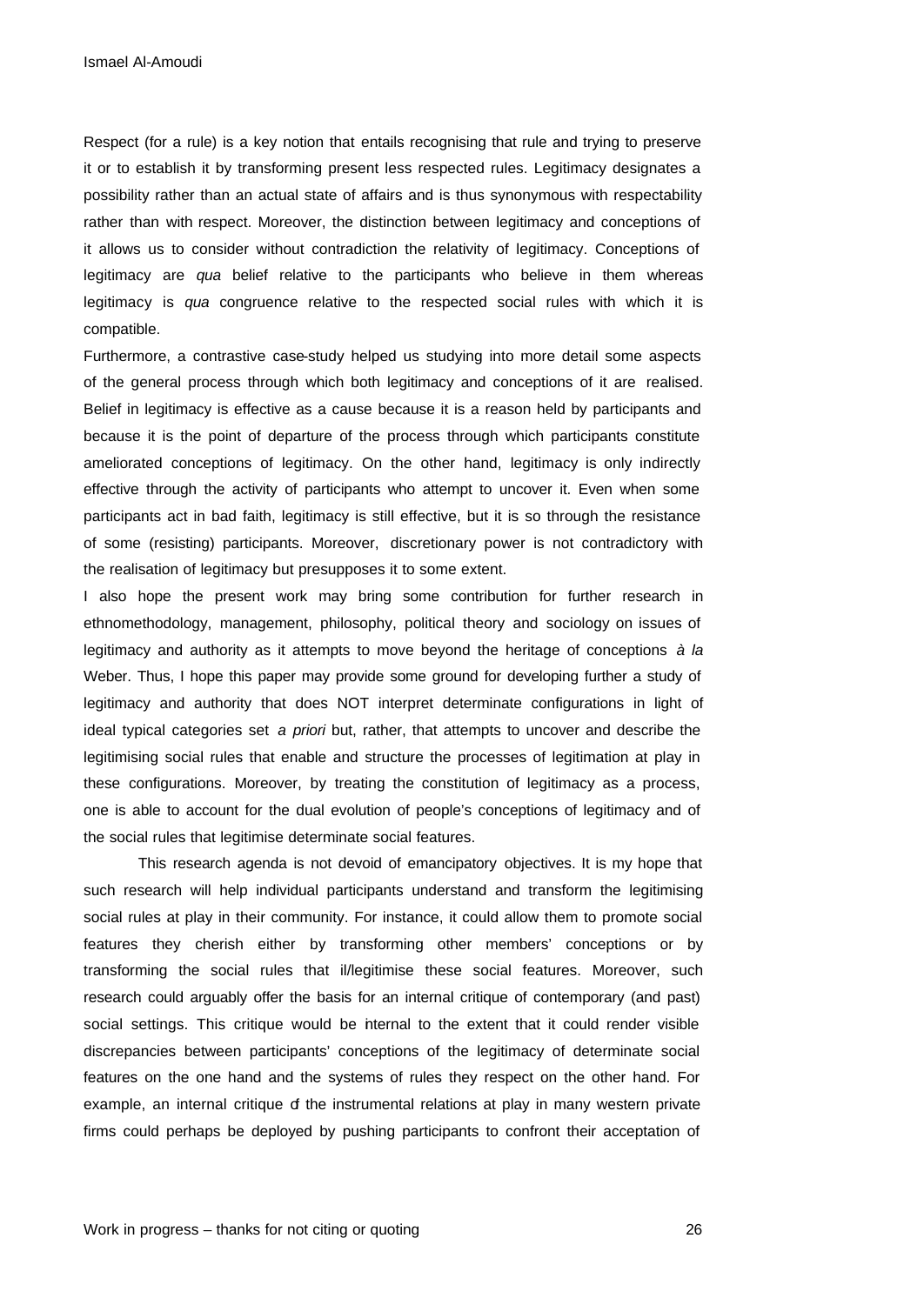(mainly) instrumental relations of work with the wider systems of rules they respect (ethics of brotherly conduct, religious moral, and so on).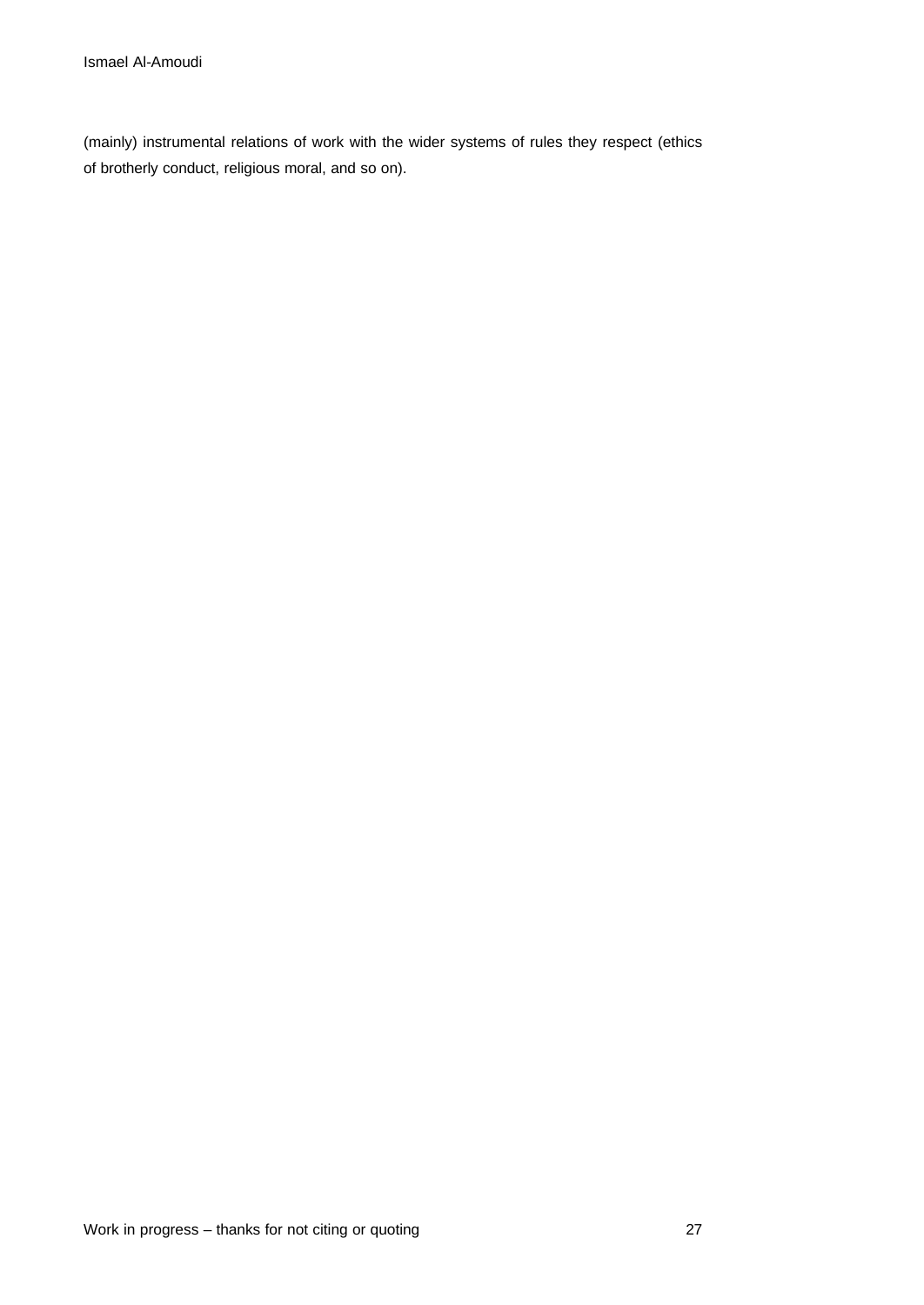#### **References**

Al-Amoudi, I. (2006). "Revisiting Rules. An ontological study of social rules." Judge Business School research papers.

http://www.jbs.cam.ac.uk/research/working\_papers/index.html.

- Bhaskar, R. (1979). The possibility of naturalism : a philosophical critique of the contemporary human sciences. Atlantic Highlands, N.J., Humanities Press.
- Bhaskar, R. (1998). The possibility of naturalism : a philosophical critique of the contemporary human sciences. London ; New York, Routledge.
- Bourdieu, P. (1977). Outline of a theory of practice. Cambridge, Cambridge University Press.
- Bullen, P. (1987). Charismatic Political Domination.
- Clegg, S., C. Hardy, et al. (1996). Handbook of organization studies. London, Sage.
- DiMaggio, P. and W. W. Powell (1991). The new institutionalism in organizational analysis. Chicago ; London, University of Chicago Press.
- DiMaggio, P. J. and W. W. Powell (2000). "THE IRON CAGE REVISITED: INSTITUTIONAL ISOMORPHISM AND COLLECTIVE RATIONALITY IN ORGANIZATIONAL FIELDS (American Sociological Review, 1983)." Advances in Strategic Management **17**: 143-166.
- Garfinkel, H. (1984). Studies in ethnomethodology. Cambridge, UK, Polity Press.
- Goffman, E. (1974). Les Rites d'Intéraction. Paris, Editions de Minuit & Erving Goffman.

Heritage, J. (1984). Garfinkel and ethnomethodology. Cambridge [Cambridgeshire] ; New York, N.Y., Polity Press.

- Kant, I. (1785). Fundamental Principles of the Metaphysic of Morals, eBooks@Adelaide.
- Kojève, A. (2004). La notion de l'autorité. Paris, Gallimard.
- Meyer, J. W. and B. Rowan (1977). "Institutionalizd Organizations: Formal Structure as Myth and Ceremony." American Journal of Sociology **93**: 340-63.
- Weber, M., G. Roth, et al. (1978). Economy and society : an outline of interpretive sociology. Berkeley, University of California Press.

 $1$  By "fallibilism" I refer to an epistemological belief that scientific knowledge is necessarily subject to error and eventually to rectification. By "actualism" I refer to an ontological belief that the very objects of scientific knowledge are ultimately reducible to series or sets of events. Rejecting actualism allows referring to such scientific entities as possibilities, structures and intentional actions.

 $2$  I find the word "cadres" almost impossible to translate. It designates a socio-professional category that regroups people commonly designated in the UK as professionals or as managers.

<sup>33</sup> A detailed analysis of *Economy & Society* highlights significant shifts in Weber's conceptions of domination, power and consequently of authority. The shift occurs around the supposition that domination supposes (or not) the actual use of commands. Thus, on the one hand he acknowledges that 'in addition to numerous other possible types, there are two diametrically opposed types of domination, viz domination by virtue of a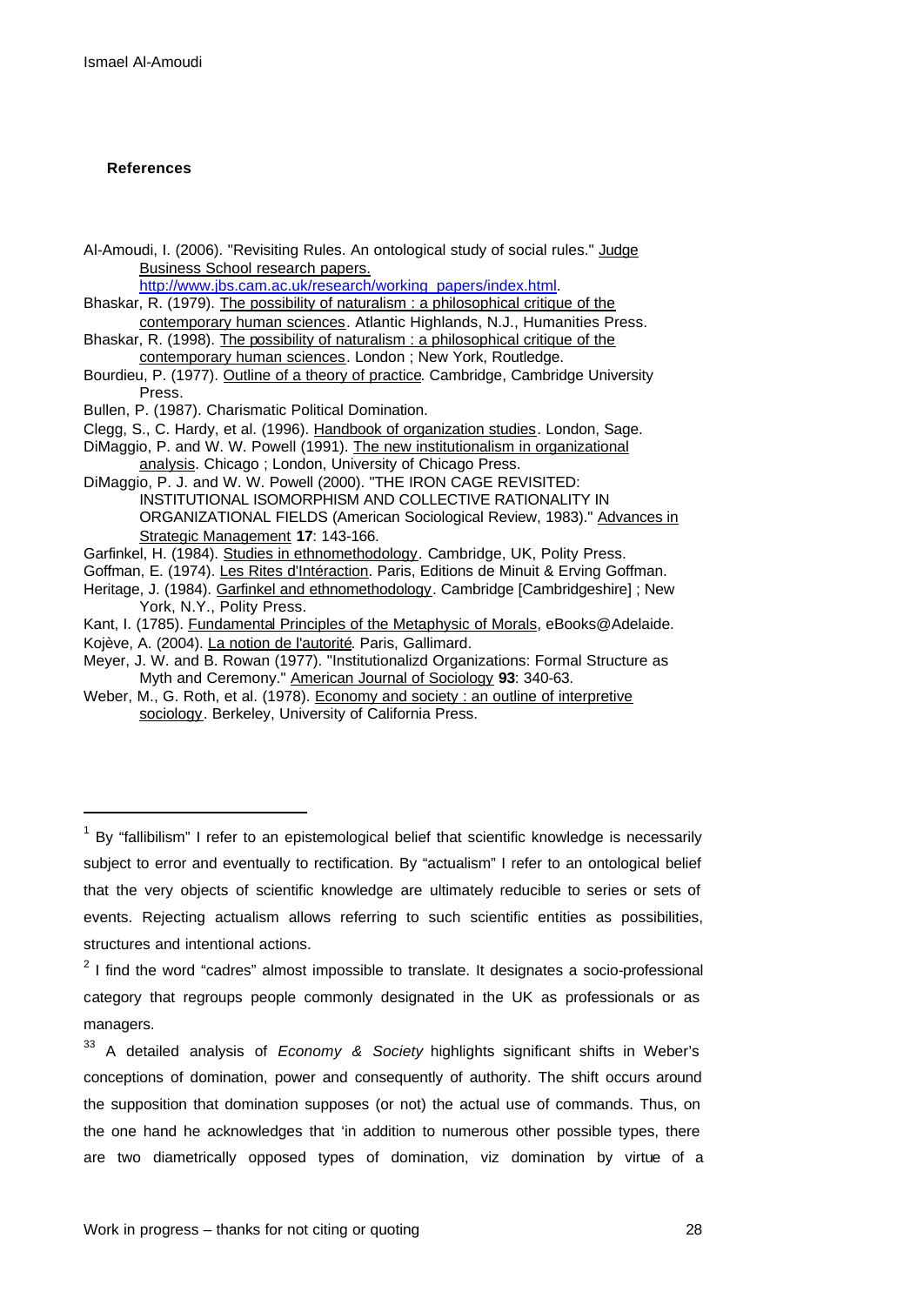constellation of interests (in particular: by virtue of a position of monopoly), and domination by virtue of authority, i.e., power to command and duty to obey' Weber, M., G. Roth, et al. (1978). Economy and society : an outline of interpretive sociology. Berkeley, University of California Press.. However, on the other hand, Weber restricts this definition of domination in order to make it easier to use for an (actualist) historian. This leads him to decide a few pages below that 'in [his] terminology, domination shall be identical with authoritarian power of command' Weber, M., G. Roth, et al. (1978). Economy and society : an outline of interpretive sociology. Berkeley, University of California Press.. It may be interesting to study a) how Weber's actualism impeded him of thinking authority as a power that is irreducible to its exercise and b) how Weber's subordination of sociology under history rendered acceptable his approach of authority in terms of (only) three pure sources of legitimacy.

 $4$  I find it a bit unclear to what extent the pure bases of legitimacy should be considered as "causes" of legitimacy (and hence of authority) in Weber's works. The situation is different for Kojève as he explicitly associates one type of cause to each of his four pure types of authority. Thus, prior to any confrontation with the social field, Kojève assumes that the act of creation causes the authority of the father; the overcoming of death causes the authority of the master; the project causes the authority of the leader and the sense of justice causes the authority of the judge.

 $<sup>5</sup>$  Although this is not the topic of the present paper, it is interesting to note that, very often,</sup> people would say something of the kind "one may ask many things from her colleagues". In order to understand correctly this simple sentence and translate it into "a broker can ask her colleagues to perform actions that are not immediately profitable for them", I had to assume many social rules that invalidated alternative interpretations. This illustrates the extent to which interpretation is necessarily tributary of rules (social and grammatical) that give their meanings to utterances. A fact that is widely accepted and taken into account by ethnomethodologists (Garfinkel, Goffman) and, to a lesser extent by sociologists such as Bourdieu *in* Bourdieu, P. (1977). Outline of a theory of practice. Cambridge, Cambridge University Press.

 $6$  The necessary (though tacit) presence of contradictory rules points out an empirical question that I find very interesting: how are the different (normative) social rules ranked in western private work organisations? This question is closely linked to most issues of business ethics (corporate responsibility, management ethics, etc.) Perhaps, a clearer understanding of the stratification of rules in corporations could allow us to understand more clearly what could (and should) be transformed in a corporation if its members wish to comply with such or such form of ethics. Unfortunately, such an empirical research falls out of the scope of the present paper and of my present project on authority.